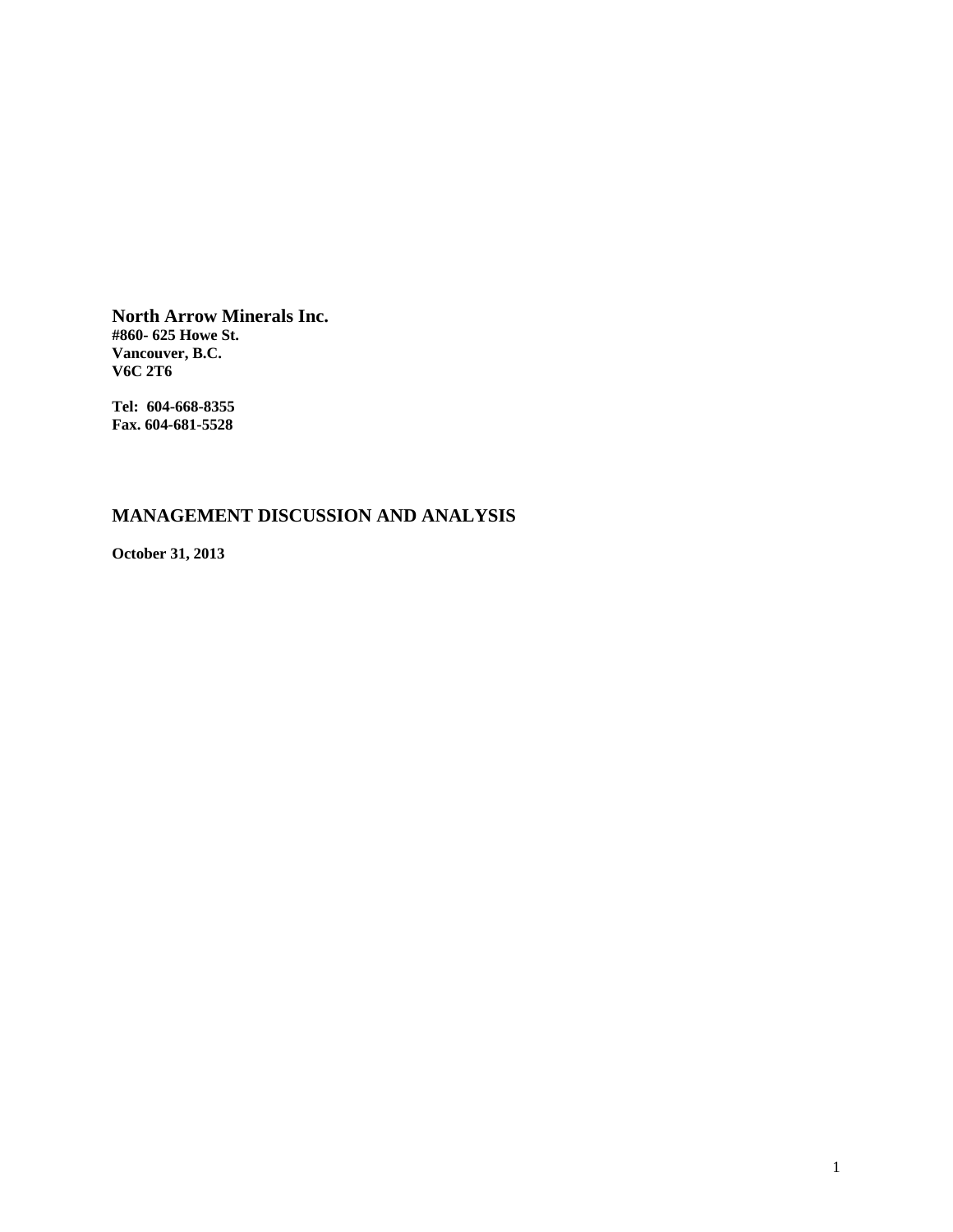# **Form 51-102 F1 Management Discussion and Analysis ("MD&A) North Arrow Minerals Inc. ("North Arrow" or the "Company") Containing Information up to and including December 12, 2013**

# **Description of Business**

North Arrow Minerals Inc. (the "Company") is a Canadian mineral exploration company focused on evaluating prospective diamond exploration properties in Canada. The Company's key diamond properties include the Qilalugaq (Nunavut), Lac de Gras (Northwest Territories), Redemption (Northwest Territories), Pikoo (Saskatchewan), and Timiskaming (Ontario/Quebec) projects. Shares of the Company trade on the TSX Venture Exchange ("TSXV") under the symbol NAR.

The following discussion and analysis of the Company's financial condition and results of operations for the six months ended October 31, 2013 should be read in conjunction with the condensed interim unaudited financial statements of the Company for the six months ended October 31, 2013 and the audited financial statements of the Company for the year ended April 30, 2013, together with the notes thereto. The MD&A supplements but does not form part of the unaudited and audited financial statements of the Company. The Company's financial statements have been prepared in accordance with International Financial Reporting Standards ("IFRS").

Unless otherwise noted, all currency amounts are stated in Canadian dollars.

# **Forward-Looking Statements**

This document may contain "forward-looking statements" within the meaning of Canadian securities legislation and the United States Private Securities Litigation Reform Act of 1995. These forward-looking statements are made as of the date of this document and the Company does not intend, and does not assume any obligation, to update these forward-looking statements, except as required by law.

Forward-looking statements relate to future events or future performance and reflect management's expectations or beliefs regarding future events and include, but are not limited to, statements with respect to sources of and anticipated financing requirements, the Company's ability to continue as a going concern, the Company's ability to maintain its exploration and evaluation assets in good standing, the estimation of mineral reserves and resources, the realization of mineral reserve estimates, the timing and amount of estimated future production, costs of production, capital expenditures, success of mining operations, environmental risks, unanticipated reclamation expenses, title disputes or claims and limitations on insurance coverage.

These forward-looking statements include, among others, statements with respect to the Company's objectives for the ensuing year, our medium and long-term goals, and strategies to achieve those objectives and goals, as well as statements with respect to our beliefs, plans, objectives, expectations, anticipations, estimates and intentions. The words "may," "could," "should," "would," "suspect," "outlook," "believe," "plan," "anticipate," "estimate," "expect," "intend," and words and expressions of similar import are intended to identify forward-looking statements. In particular, statements regarding the Company's future operations, future exploration and development activities or other development plans and estimated future financing requirements contain forward-looking statements.

All forward-looking statements and information are based on the Company's current beliefs as well as assumptions made by and information currently available to the Company concerning anticipated financial performance, business prospects, strategies, regulatory developments, development plans, exploration, development and mining activities and commitments. Although management considers these assumptions to be reasonable based on information currently available to it, they may prove to be incorrect.

By their very nature, forward-looking statements involve inherent risks and uncertainties, both general and specific, and risks exist that predictions, forecasts, projections and other forward-looking statements will not be achieved. We caution readers not to place undue reliance on these statements as a number of important factors could cause the actual results to differ materially from the beliefs, plans, objectives, expectations, anticipations, estimates and intentions expressed in such forward-looking statements.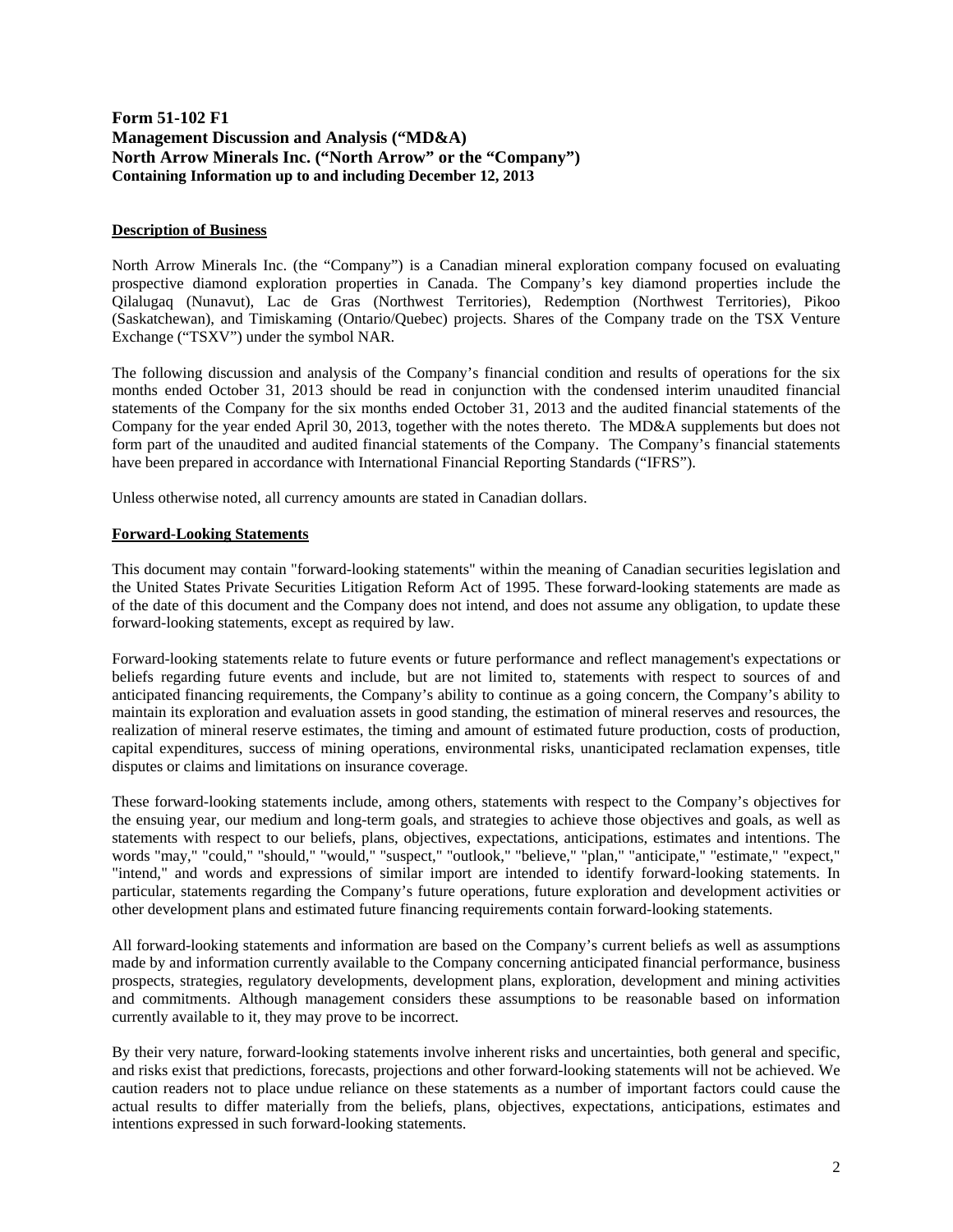These factors include, but are not limited to, developments in world financial and commodity markets, risks relating to fluctuations in the Canadian dollar and other currencies relative to the US dollar, changes in exploration plans due to exploration results and changing budget priorities of the Company or its joint venture partners, changes in project parameters as plans continue to be refined; possible variations in ore reserves, grade or recovery rates; accidents, labour disputes and other risks of the mining industry; delays in obtaining governmental approvals or financing, the effects of competition in the markets in which the Company operates, the impact of changes in the laws and regulations regulating mining exploration and development, judicial or regulatory judgments and legal proceedings, operational and infrastructure risks, and the Company's anticipation of and success in managing the foregoing risks. The Company cautions that the foregoing list of factors that may affect future results is not exhaustive. When relying on our forward-looking statements to make decisions with respect to the Company, investors and others should carefully consider the foregoing factors and other uncertainties and potential events. The Company does not undertake to update any forward-looking statement, whether written or oral, that may be made from time to time by the Company or on our behalf, except as required by law.

A summary of the exploration activities for the Company follows, as well as a description of other corporate activities. These summaries include some discussion of management's future exploration plans. The reader is cautioned that actual results, performance or achievements may be materially different from those implied or expressed in these statements. The Company's exploration programs are subject to change from time to time, based on the analysis of results and changing corporate priorities, exploration targets and funding considerations.

# **Highlights for the period ended October 31, 2013 and subsequent events up to December 12, 2013**

- On August 7, 2013, the Company announced that hypabyssal kimberlite was intersected in nine of ten drill holes at the Pikoo project, Saskatchewan as part of a 2,000m drilling program.
- On August 19, 2013, the Company announced it had closed the acquisition of a 100% interest in the Mel and Luxx diamond projects, Nunavut. The projects were acquired subject to purchase and sale agreements with Anglo Celtic Exploration Ltd., a private company controlled by D. Grenville Thomas, a director of the Company.
- On September 23, 2013 the Company announced that Mr. William Lamb, the President and CEO of Lucara Diamond Corp., had joined the Board of Directors of the Company.
- In September, 2013 the Company completed a brief exploration program at the Luxx diamond project, including the collection of 64 till samples.
- In September, 2013, the Company completed a one day field program at the Mel diamond project, including the collection of 13 till samples.
- On October 3, 2013, the Company reported it had been notified by Dominion Diamond Corporation that the 2013 field exploration program at the companies' 125,000 hectare Lac de Gras Diamond project, NWT was complete. Exploration work consisted of a total of 757 overburden reverse circulation drill holes (1,704 samples) intended to test the basal tills of the property.
- On October 29, 2013, the Company reported the completion of exploration work at its 11,500 ha Redemption diamond project, NWT. Exploration work consisted of an airborne gravity gradiometry survey, bathymetric surveys and the collection of 350 till samples.
- On October 30, 2013, the Company announced it had closed a non-brokered private placement of 13,625,000 common shares at a price of \$0.40 per common share for total gross proceeds of \$5,450,000.
- On November 5, 2013, the Company announced microdiamond results for 209.7 kg sample of kimberlite from the PK150 kimberlite at the Pikoo project, SK. The sample returned a total of 745 diamonds larger than the 0.106 mm sieve size, including 23 diamonds larger than the 0.85 mm sieve size. The total weight of the +0.85 mm diamonds recovered from the sample was 0.2815 carats and over 95% of the diamonds are described as intact, white octahedrons and aggregates.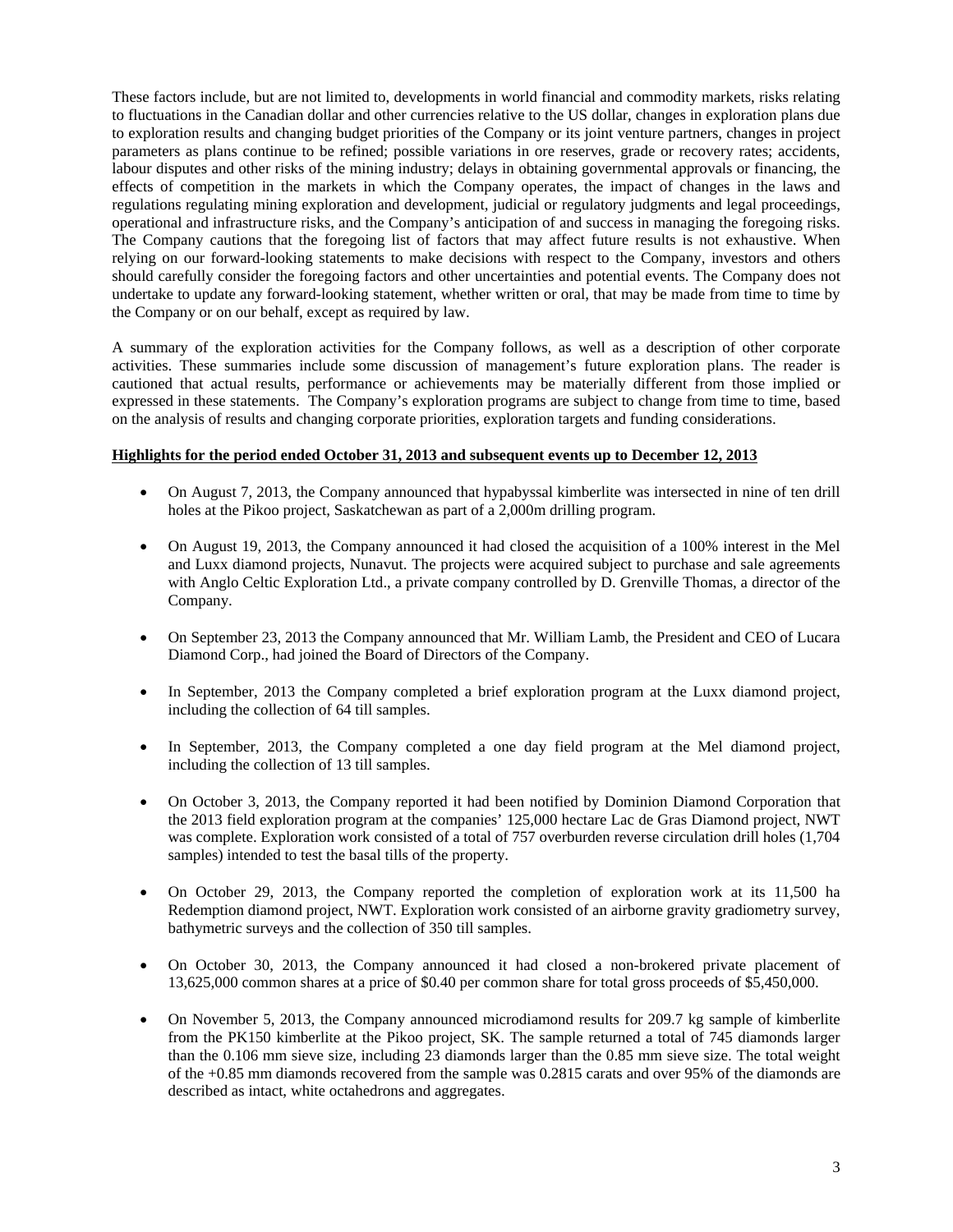# **Exploration Projects Overview**

An overview of the exploration activities for the Company follows. For additional details the reader is referred to the Company's continuous disclosure documents available on SEDAR (www.sedar.com).

|                                                                                                                                         | April 30, 2013                    | <b>Expended</b><br>During<br>the Period |       | Write-<br>offs<br>During<br>the<br><b>Period</b> | Oct. 31, 2013                     |
|-----------------------------------------------------------------------------------------------------------------------------------------|-----------------------------------|-----------------------------------------|-------|--------------------------------------------------|-----------------------------------|
| Gold and Base Metal Properties, Canada<br><b>Exploration</b> costs<br>Acquisition costs<br>Geological and assays<br>Office and salaries | 24,389<br>81,044<br>458<br>20,704 | \$                                      | \$    |                                                  | 24,389<br>81,044<br>458<br>20,704 |
|                                                                                                                                         | 126,595                           |                                         |       |                                                  | 126,595                           |
| Diamond Properties, Canada                                                                                                              |                                   |                                         |       |                                                  |                                   |
| <b>Exploration</b> costs                                                                                                                | 358,313                           | 1,641,529                               |       |                                                  | 1,999,842                         |
| Acquisition costs                                                                                                                       | 303,683                           | 608,934                                 |       |                                                  | 912,617                           |
| Geological and assays                                                                                                                   | 153,489                           | 129,677                                 |       |                                                  | 283,166                           |
| Office and salaries                                                                                                                     | 126,608                           | 59,806                                  |       |                                                  | 186,414                           |
|                                                                                                                                         | 942,093                           | 2,439,946                               |       |                                                  | 3,382,039                         |
| <b>TOTAL</b>                                                                                                                            | \$<br>1,068,688                   | \$<br>2,439,946                         | $\$ - |                                                  | \$<br>3,508,634                   |

Unless otherwise stated below, the Company's exploration activities are conducted under the supervision of Kenneth Armstrong, P.Geo., President and CEO of the Company and a "Qualified Person" under National Instrument ("NI") 43-101.

During the six months ended October 31, 2013, the Company focussed on evaluating its Canadian diamond exploration properties. The Company completed an initial drilling program at the Pikoo project in Saskatchewan, intersecting kimberlite in nine of ten drill holes and a sample of the PK150 kimberlite was submitted for microdiamond analyses. The Company also completed ground follow up exploration including bathymetry surveys and till sampling at the Redemption property, NWT and brief till sampling programs at the Mel and Luxx projects, Nunavut. The Company continued planning for a bulk sampling program at the Qilalugaq project in Nunavut.

Title to mineral properties involves certain inherent risks due to the difficulties of determining the validity of certain claims as well as the potential for problems arising from the frequently ambiguous conveyancing history characteristic of many mineral properties. The Company has investigated title to all of its mineral properties and, to the best of its knowledge, title to all of its properties is in good standing.

# *Diamond Projects*

#### Qilalugaq Diamond Project - Nunavut

The 7,143 hectare Qilalugaq diamond project is located near the community of Repulse Bay, Nunavut. The property was originally staked by BHP Billiton Diamonds Inc. and subsequently optioned by Stornoway Diamond Corporation ("Stornoway") in 2006. Stornoway acquired a 100% interest in the project in 2010. The project is subject to a 3% net smelter returns royalty on metals produced and a 3% gross-overriding royalty on the sale of industrial minerals, including diamonds. A total of eight kimberlite pipes (Q1-4, A34, A42, A59, A76, A94, A97 and A152) have been identified within the Qilalugaq diamond project as well as a number of laterally extensive kimberlite dyke systems.

The 12.5 hectare Q1-4 kimberlite is the largest kimberlite pipe in the eastern Canadian Arctic. On May 15, 2013 the Company confirmed an Inferred Mineral Resource at Q1-4 estimated to be 26.1 million carats from 48.8 million tonnes total content of kimberlite with an average +1 DTC total diamond content of 53.6 carats per hundred tonnes (cpht) extending from surface to a depth of 205m. Additional resource upside in the form of a target for further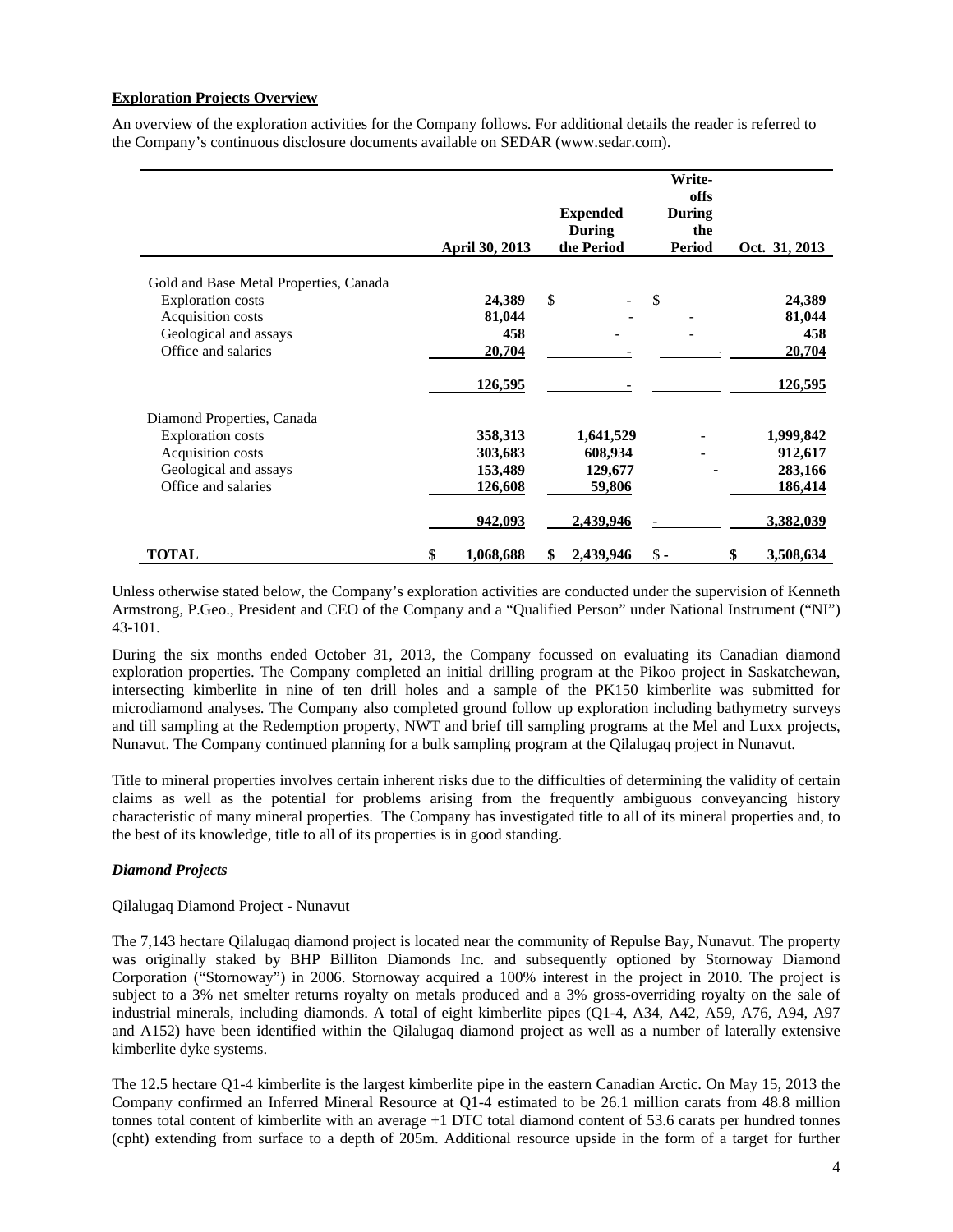exploration was estimated at between 7.9 to 9.3 million carats of diamonds from 14.1 to 16.6 million tonnes total content of kimberlite with an average +1 DTC total diamond content of 56.1 cpht, extending from 205m depth to 305m depth. The mineral resource estimate comprised the integration of kimberlite volumes, density, petrology and diamond content-data obtained from 5,133 m of diamond drilling, 2,714 m of reverse circulation (RC) drilling, 2.9 tonnes of samples submitted for microdiamond analysis, 257.7 tonnes of samples submitted for macrodiamond sampling with 59.2 carats of diamonds (2,054 stones) recovered from RC drilling, 7.5 carats of diamonds (205 stones) recovered from surface trenching and 2.36 carats of diamonds (69 stones) recovered from HQ diameter diamond drilling.

Mineral resources that are not mineral reserves do not have demonstrated economic viability. The potential quantity and grade of a target for further exploration referred to above is conceptual in nature, there has been insufficient exploration to define a mineral resource, and it is uncertain whether further exploration will result in the target being delineated as a mineral resource.

During the summer of 2014 the Company plans to collect between 1,000 and 1,500 tonnes from the Q1-4 kimberlite for the purpose of recovering a +500 carat diamond parcel for a formal valuation in later 2014 or early 2015. The diamond valuation will be used to better determine diamond grade, size distribution, diamond parcel value, and to establish whether or not coloured (yellow) diamonds persist into the larger diamond sizes. Planning is underway for the sampling program with fuel shipped to Repulse Bay in October 2013. Funds received from the October 2013 financing will be used to conduct the sampling program.

Subject to a March 2013 option agreement with Stornoway, the Company has the option to earn an 80% interest in the Qilalugaq project by completing an option work program that includes the collection of a minimum 1,000 tonne mini bulk sample from the Q1-4 kimberlite. The option work program must be completed within two years of receipt of the required land use permit and, in any event must be completed no later than January 2018. If the Company completes the option work program and provides notice to Stornoway of its intent to vest an 80% interest in a project, Stornoway will have a one-time right (the "Back-in Right") to buy-back a 20% interest in the project by paying to the Company an amount equal to three times the costs incurred in connection with the option work program. Upon earn-in by the Company in the project, the Company and Stornoway will form a joint venture for the purpose of further exploration of the project, and the interests would be 80% the Company and 20% Stornoway, unless Stornoway exercises the Back-In Right, in which case the interest would 60% the Company and 40% Stornoway.

# Pikoo Diamond Project - Saskatchewan

The Pikoo diamond project consists of 33,374 hectares of mineral claims located approximately 140 km east of La Ronge, Saskatchewan. An all-season road to the community of Deschambault Lake comes to within 6 km of the project's southern boundary. Stornoway staked the Pikoo claims based on results of regional exploration programs intended to test the diamond potential of the Sask craton in north-central Saskatchewan. Surficial till sampling of the Pikoo Property has identified two distinct kimberlite indicator mineral trains described as the North Pikoo and South Pikoo target areas.

During the six months ended October 31, 2013 the Company completed an initial ten hole (2,002 m) exploration drilling program at the Pikoo project, testing both the North and South Pikoo target areas. Hypabyssal kimberlite was intersected in nine of the ten drill holes, confirming the presence of a new kimberlite field in this region.

The most significant discovery of the program was in the South Pikoo area with the discovery of the PK150 kimberlite. Drill hole DDH 13PK06  $(-59^0/194^0)$ Az) drilled 28.89 m of kimberlite from 51.39 m down hole. Additional 0.51 m and 0.18 m kimberlite dykes were also encountered at 122.67 m and 123.60 m downhole, respectively. DDH 13PK08  $(-49^0/010^0)$ Az) tested PK150 approximately 35 m to the west of 13PK06, and drilled 22.12 m of kimberlite from 140.95 m down hole and 0.59 m of kimberlite from 167.26 m down hole. DDH 13PK09  $(-60^0/199^0)$ Az) was collared approximately 70 m west of 13PK06 and drilled 20.12 m of kimberlite starting at 63.85 m down hole. The PK150 kimberlite is interpreted as a near vertical body comprised of dark grey hypabyssal kimberlite containing abundant olivine as well as common ilmenite and orange to purple garnets and less common chrome diopside. Internal country rock dilution is estimated as less than 5% and mantle nodules ranging up to 10 cm are common.A narrow (<1.0m) kimberlite dyke was intersected by drill hole DDH 13PK10 testing a separate target located 300 m east of PK150.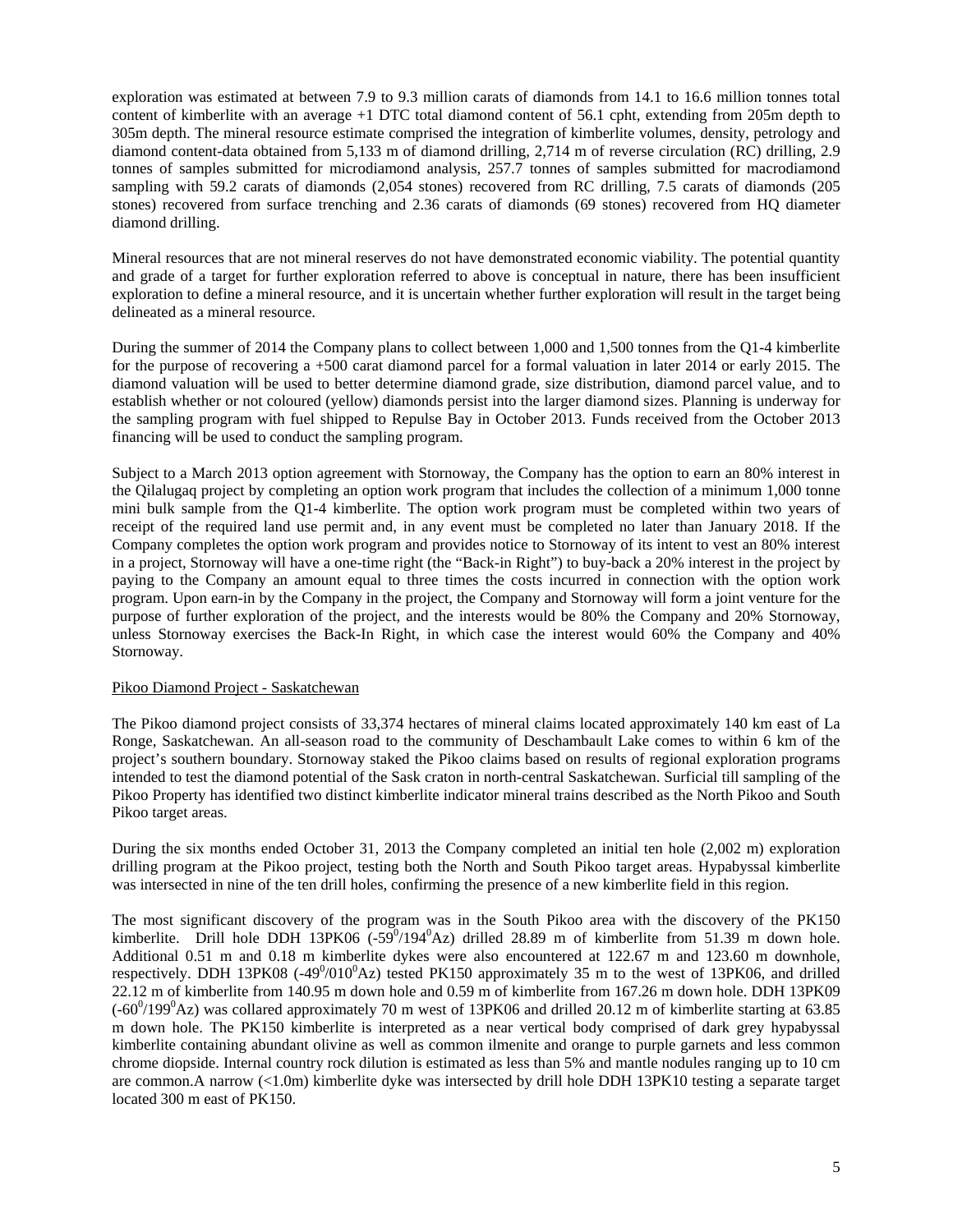In the North Pikoo area, five drill holes tested a 1.1 km strike length of an east-west trending target located at the head of the North Pikoo kimberlite indicator mineral train. Four of the holes were drilled along a north-northeast azimuth with one hole drilled from the north side of the target in a south-southwesterly direction. The drill holes encountered between one and six individual kimberlite dykes ranging from 3 cm to 59 cm in width. The dykes are interpreted to be vertical to steeply south dipping.

In November, 2013 the Company announced microdiamond results for a 209.7 kg samples from the PK150 kimberlite. The sample returned a total of 745 diamonds larger than the 0.106 mm sieve size, including 23 diamonds larger than the 0.85 mm sieve size. The total weight of the +0.85 mm diamonds recovered from the sample was 0.2815 carats and over 95% of the diamonds are described as intact, white octahedrons and aggregates. A summary of the diamond results can be found in the following table:

|                  | <b>Number of Diamonds per Sieve Size (mm Square Mesh Sieve)</b> |          |          |          |          |          |          |         |         |               |            |
|------------------|-----------------------------------------------------------------|----------|----------|----------|----------|----------|----------|---------|---------|---------------|------------|
| Sample           | $+0.106$                                                        | $+0.150$ | $+0.212$ | $+0.300$ | $+0.425$ | $+0.600$ | $+0.850$ | $+1.18$ | $+1.70$ | Total         | Total      |
| Weight           | $-0.150$                                                        | $-0.212$ | $-0.300$ | $-0.425$ | $-0.600$ | $-0.850$ | $-1.18$  | $-1.70$ | $-2.36$ | <b>Stones</b> | Carats     |
| $_{\rm{Dry~Kg}}$ |                                                                 |          |          |          |          |          |          |         |         |               | $+0.85$ mm |
| 209.7            | 392                                                             | 199      | 65       | 27       | 19       | 20       | 21       |         |         | 745           | 0.2815     |

Management considers the recovery of such relatively high counts of +0.85 mm diamonds from the first kimberlite discovered at the Pikoo project to be an exceptional result and establishes Pikoo and the northern Sask Craton as a new diamond district in Canada.

A study of the mineral chemistry of the North Pikoo and South Pikoo kimberlites is underway and will include a comparison to the compelling mineral chemistry of the North Pikoo and South Pikoo kimberlite indicator mineral trains. The project area hosts additional kimberlite targets and numerous anomalous KIM samples that require further follow up work and target definition. Exploration plans for 2014 will be developed over the next couple of months; work is expected to include drilling, geophysical surveys and till sampling.

The 2013 Pikoo drilling program and related diamond testwork was funded by the Company as part of a March 2013 option agreement with Stornoway under which North Arrow can earn an 80% interest in the Pikoo Project. Under the terms of the option agreement, the Company retains the option to earn an 80% interest in the Pikoo diamond project by completing an option work program consisting of a minimum 2,000 m diamond drilling program including a minimum of two drill holes at each of the North and South target areas. The drilling program and related diamond testwork have fulfilled the requirements of the option work program as defined in the option agreement and on November 18, 2013 the Company delivered to Stornoway official notice that it had vested an 80% interest in the project, subject to the Back-in Right held by Stornoway. Stornoway will have a 60 day period from the date of receipt of the notice from the Company, in which to elect to increase its interest in the project from 20% to 40% by paying the Company an amount equal to three times the costs incurred by the Company in completing the option work program.

# Lac de Gras Diamond Project – Northwest Territories

The Lac de Gras Diamond project forms a large, contiguous block of mineral claims and mining leases located within the Lac de Gras diamondiferous kimberlite field in Canada's Northwest Territories. The project area directly adjoins the mineral leases that host the Diavik diamond mine, located 10 km to the north. The Ekati diamond mine is located within 40 km to the northwest. The trend line defined by Diavik's mine project kimberlites runs directly through the centre of the project, while trend line defined by Ekati's mine project kimberlites crosses the western portion of the project.

The Lac de Gras project consists of 81,500 acres of mining leases and mineral claims that are 100% owned by the Company as well as a contiguous 226,000 acre block of claims held by Dominion Diamond Corporation (formerly Harry Winston Diamond Mines Ltd.) ("Dominion"). Under the terms of a September 6<sup>th</sup> 2011 option agreement, the two properties were amalgamated to form a "Joint Venture Property" totaling over 307,000 acres. Dominion maintains an option to earn a 55% interest in the Joint Venture Property by funding \$5,000,000 in exploration expenditures over a five year period. Upon exercising the option, a joint venture will be formed in which Dominion will hold a 55% interest and the Company will hold a 45% interest in the Joint Venture Property.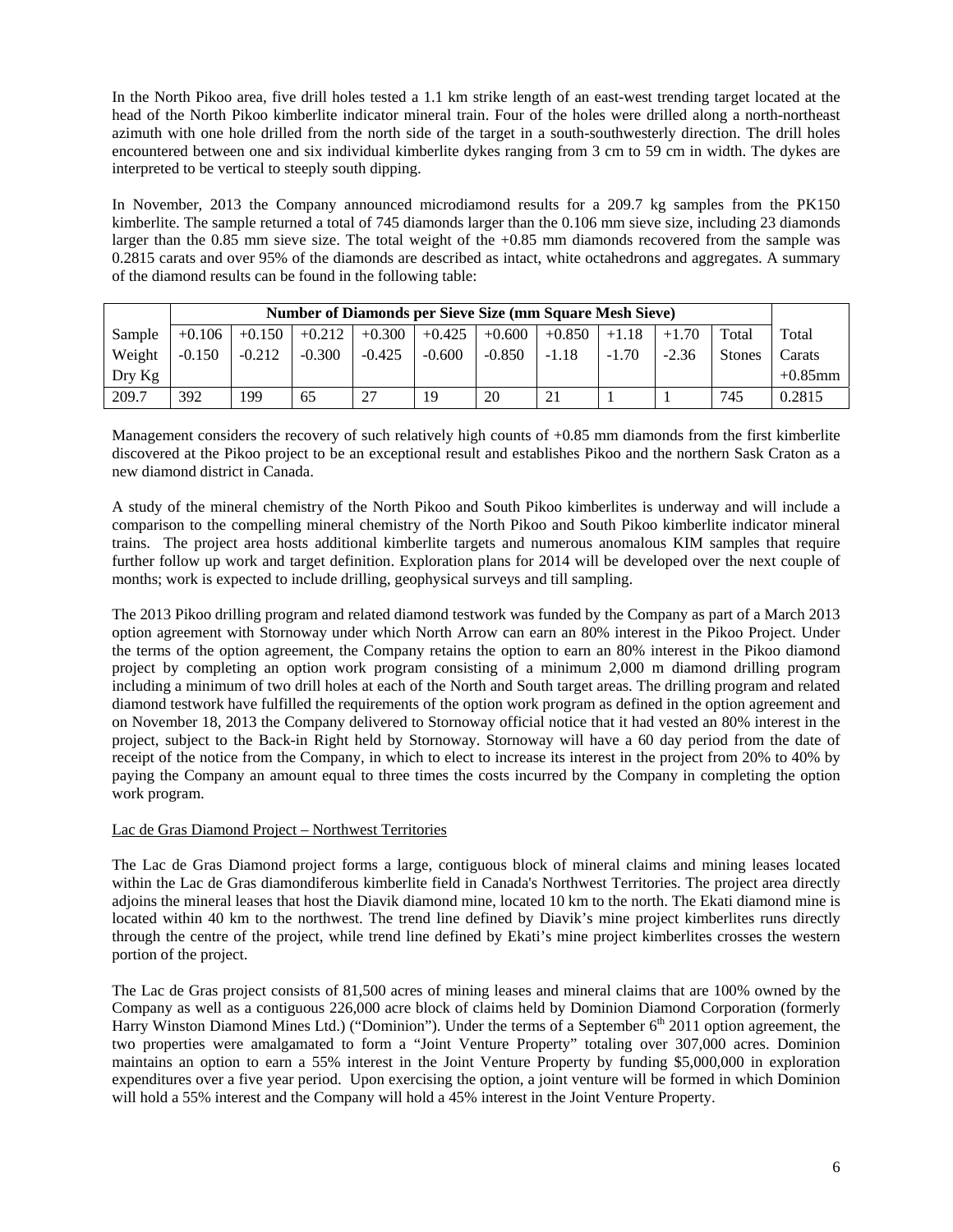Previous exploration has been carried out on portions of the Joint Venture Property, but traditional surface till sampling for kimberlite mineral indicator trains has been hampered by thick glacial till cover. In April 2013, Dominion commenced an overburden drilling program intended to test the basal tills of the property on a defined grid. The program utilized a helicopter portable reverse circulation drill capable of sampling a complete till column to reach basal till not accessed by previous sampling. The initial \$1.3M phase one program was completed in June 2013 and a phase 2 follow up program commenced in July 2013. The program is fully funded by Dominion.

In October 2013 the Company was notified by Dominion that the 2013 exploration was complete. The initial phase one program consisted of 562 drill holes on a nominal 3 km by 1 km grid. A total of 1,309 heavy mineral till samples were collected and initial mineral picking results have been received for 1,208 of the samples. The phase two program consisted of an additional 195 overburden drill holes (395 samples) drilled at 250 m intervals along variably spaced lines intended to further evaluate several target areas identified from historic data and initial phase one program results. Several of these targets fall along the southern extension of a trendline defined by the Diavik mine kimberlites. The 2013 exploration program is being managed by Aurora Geosciences Ltd. of Yellowknife, NT and till samples are being processed at Overburden Drilling Management Limited of Ottawa, ON.

# Timiskaming Diamond Project - Ontario/Quebec

The Timiskaming diamond project consists of 3,865 hectares of non-contiguous mineral claims in the Cobalt-New Liskeard-Elk Lake-Notre Dame du Nord (Ville Marie) region of northeastern Ontario and northwestern Quebec. Between 1995 and 2012, Stornoway and its predecessor companies conducted comprehensive diamond exploration programs within the project area resulting in the discovery of nine kimberlites. Six of these kimberlites (95-1, 96-1, SC-118, KL-01, KL-22, and Baby) are part of the Timiskaming diamond project. Surficial sediment sampling and geophysical data from the project suggest additional undiscovered kimberlites may be located within the project area.

During the period ended October 31, 2013 the Company exercised its option to earn an 80% interest in the Timiskaming diamond project from Stornoway, by completing a five hole (547 m) drilling program testing four targets located up ice from unsourced kimberlite indicator mineral trains. Kimberlite was not intersected in any of the drill holes. Completion of the May 2013 drilling program fulfilled the requirements of the option work program under an option agreement with Stornoway and the Company delivered to Stornoway a notice of its intent to vest at an 80% interest in the project, subject to the Back-in Right held by Stornoway. On August 6, 2013 Stornoway notified the Company that it will not exercise its Back-in Right and, as a result, ongoing exploration of the Timiskaming project will be conducted under an 80/20 (North Arrow/Stornoway) joint venture with the cost of further exploration shared by the partners proportionate to their respective interests in the project.

The Timiskaming drilling program was conducted under the supervision of Robin Hopkins, P.Geol. (NU/NT), Vice-President, Exploration for Stornoway and a Qualified Person under NI 43-101.

#### Redemption Diamond Project - Northwest Territories

During the period ended October 31, 2013 the Company completed an exploration program at the Redemption diamond project, located in the Lac de Gras region of the Northwest Territories. The exploration work consisted of a helicopter-borne gravity survey of the property as well as follow up bathymetry surveys and till sampling. The gravity survey was conducted by Fugro Airborne Surveys using their proprietary Falcon airborne gravity gradiometer (AGG) system. AGG has proven to be an effective tool for locating kimberlites in the Lac de Gras region, and will complement the existing airborne electromagnetic and magnetic geophysical survey information within the project database. Follow up lake bathymetry surveys were completed over a number of lakes within the gravity survey area and 350 till samples were also collected. Data from the bathymetry survey will aid in the interpretation of the airborne gravity gradiometry data, which will be evaluated, along with results from the till sampling program and other existing datasets, to identify and prioritize potential kimberlite targets for follow up exploration in 2014.

Exploration of the Redemption property is conducted subject to a July 2013 option agreement with Arctic Star Exploration Corp. ("Arctic Star"). Under the terms of the agreement, the Company can earn a 55% interest in the Redemption project by incurring \$5 million in exploration expenditures prior to July 1, 2017, including a firm commitment to spend \$1,000,000 prior to July 1, 2014.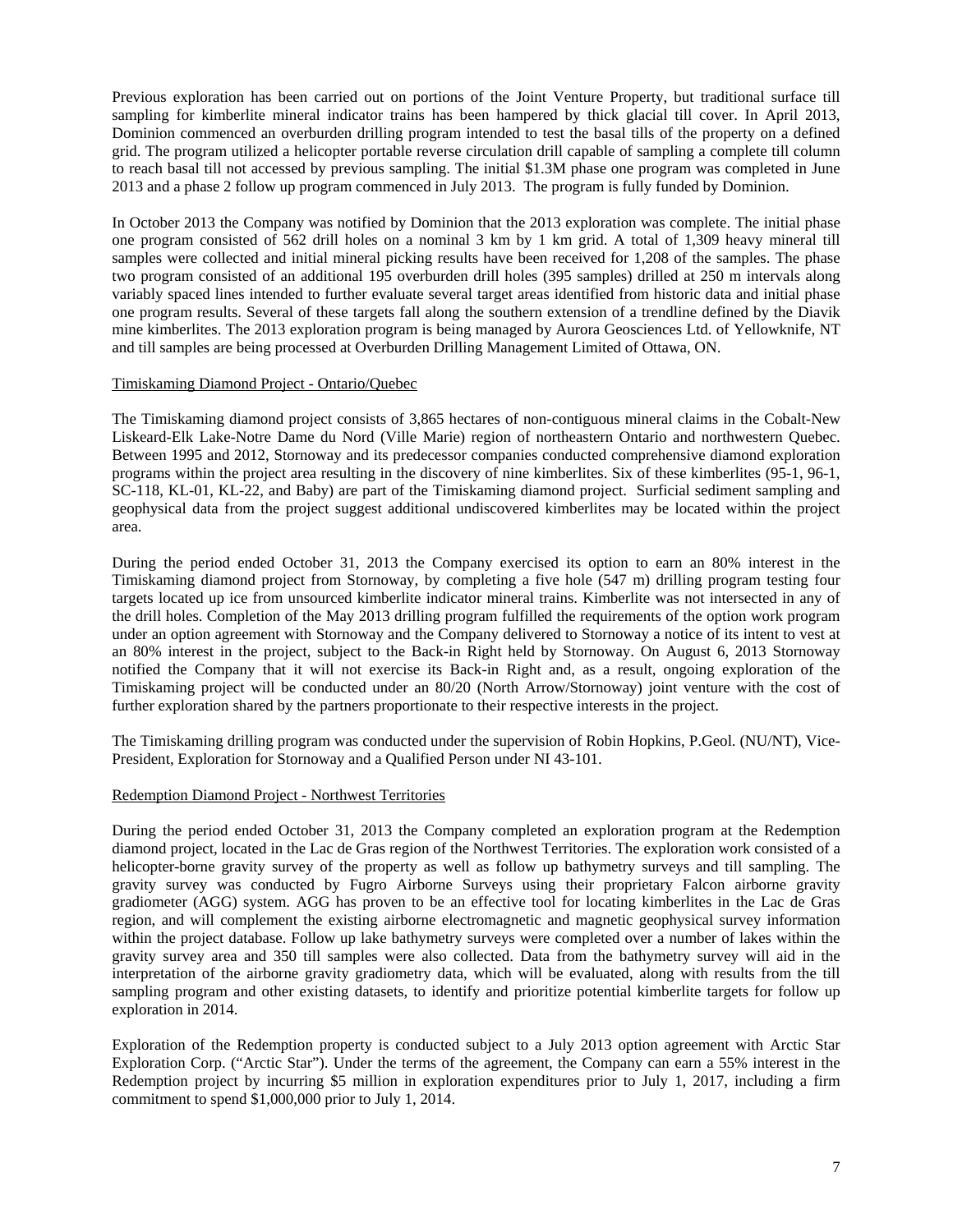# Mel Diamond Project - Nunavut

During the period ended October 31, 2013 the Company announced it had acquired a 100% interest in the Mel diamond project, Nunavut. The project was acquired to cover unexplained kimberlite indicator mineral trains identified from public datasets and consists of approximately 183,000 acres on the Melville peninsula, approximately 140 km south of the community of Hall Beach and 210 km northeast of the community of Repulse Bay which is also the location of the Company's Qilalugaq diamond project. The property is located within 10 km of tidewater and hosts two unsourced KIM trains defined from over 500 till samples recorded in public assessment files. The mineral trains are composed of pyrope and eclogitic garnets, as well as ilmenite.

An airborne magnetic survey was completed during July 2013 and 13 till samples were collected during a one day site visit in September 2013. Additional follow up exploration is planned for 2014 field season.

Acquisition of the Mel project was subject to a purchase and sale agreement with Anglo Celtic Exploration Ltd., a private company controlled by D. Grenville Thomas, a director of the Company. Under the terms of the agreement, the Company acquired a 100% interest in the property in consideration of a 1% gross overriding royalty. The Company will retain the right to buy back half of the royalty (0.5%) for \$1 million at any time. The Company also issued to Anglo Celtic 250,000 transferrable share purchase warrants. Each warrant will entitle Anglo Celtic to acquire one common share of the Company at a price of \$0.65 for a period of five years from the closing date of the purchase and sale. On August 19, 2013 the Company announced it had received all required regulatory approvals and closed the acquisition of the Mel project.

# Luxx Diamond Project - Nunavut

During the period ended October 31, 2013 the Company announced it had acquired a 100% interest in the Luxx diamond project, Nunavut. The project was acquired to cover unexplained kimberlite indicator mineral trains identified from public datasets and consists of approximately 100,000 acres on the tidewater of Chesterfield Inlet, approximately 60 km from the community of Chesterfield Inlet and 100 km north of the community of Rankin Inlet. The project includes at least one, and possibly three KIM trains defined from over 350 till samples in public assessment records. The trains are located within 20 km of the Churchill kimberlite cluster, and include samples containing in excess of 30 garnets and 200 ilmenites at the head of the train that is well cut-off by a series of barren till samples.

An airborne magnetic survey was completed during July 2013 and 64 till samples were collected during a brief, 4 day field program completed in September 2013. Additional follow up exploration is planned for the 2014 field season.

Acquisition of the Luxx project was subject to a purchase and sale agreement with Anglo Celtic Exploration Ltd., a private company controlled by D. Grenville Thomas, a director of the Company. Under the terms of the agreement, the Company acquired a 100% interest in the property in consideration of a 1% gross overriding royalty. The Company will retain the right to buy back half of the royalty (0.5%) for \$1 million at any time. The Company also issued to Anglo Celtic 250,000 transferrable share purchase warrants. Each warrant will entitle Anglo Celtic to acquire one common share of the Company at a price of \$0.65 for a period of five years from the closing date of the purchase and sale. On August 19, 2013 the Company announced it had received all required regulatory approvals and closed the acquisition of the Luxx project.

# *Other Exploration Properties*

In addition to the projects listed specifically above, the Company maintains an interest in a number of additional, non-material gold, base metal and lithium exploration properties. The Company continues to review the available exploration data associated with these properties in an effort to evaluate ways to further advance these properties.

#### Hay Duck Project – Northwest Territories

Subject to a May 2008 agreement with Strongbow as well as third party agreement dated May 2007 and as amended in April 2009 and January 2010, The Company has maintained an option to earn a 100% interest in the Hay Duck property located near Yellowknife, Northwest Territories. During the period ended October 31, 2013 the Company notified the third party property owner of its intent to relinquish its option to earn an interest in the property and a termination agreement was signed subsequent to the period ended October 31, 2013.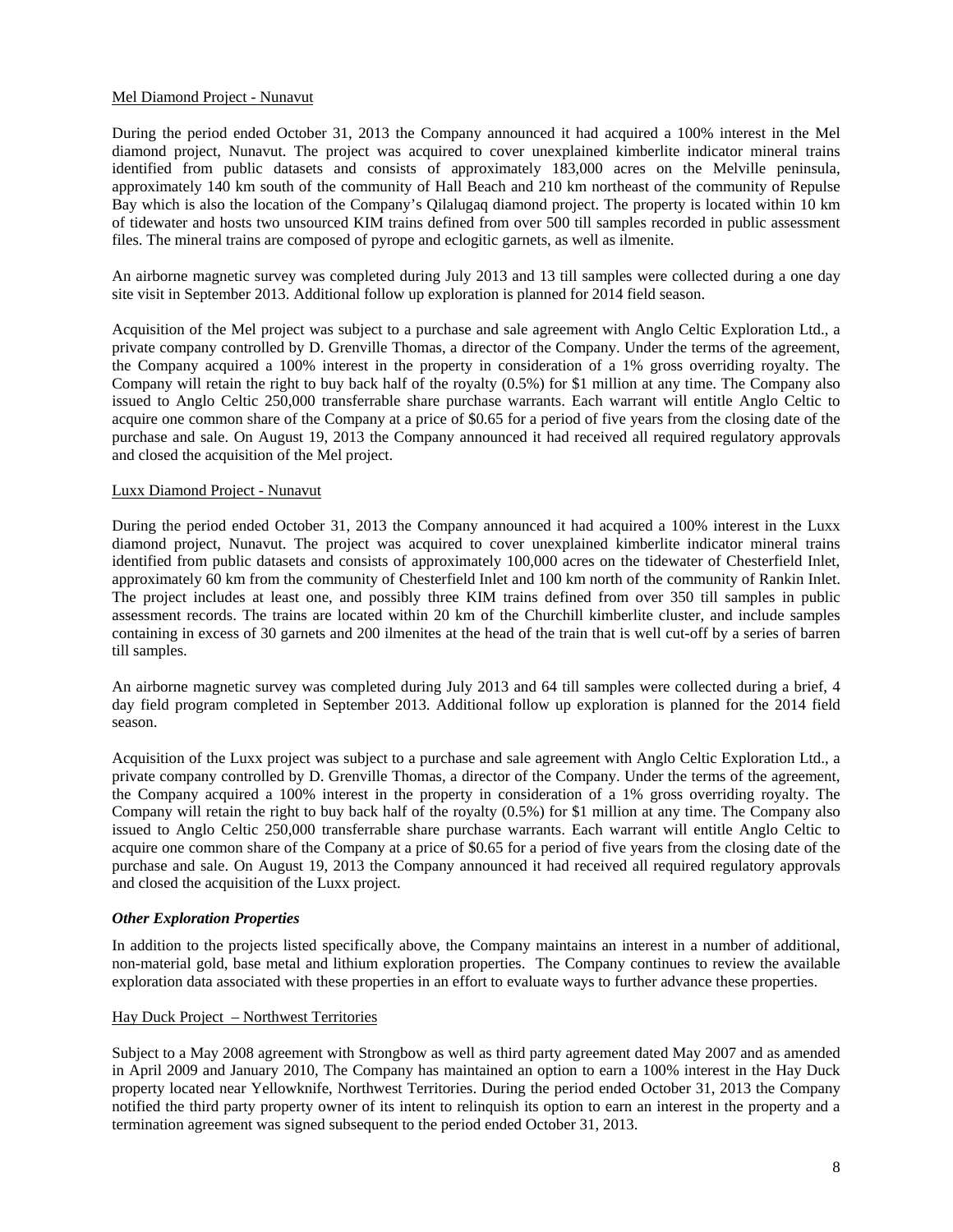# **FINANCIAL CONDITION, LIQUIDITY, CAPITAL RESOURCES, OPERATIONS AND FINANCIAL RESULTS**

#### **Overall Performance**

|                                   | October 31, 2013 | April 30, 2013 | April 30, 2012 |
|-----------------------------------|------------------|----------------|----------------|
|                                   |                  |                |                |
| Current assets                    | \$6,177,138      | \$2,919,741    | 93,331         |
| Non-current assets                | 3,508,634        | 1,069,380      | 798,243        |
| Liabilities                       | (317, 843)       | (334, 810)     | (1, 124, 949)  |
|                                   |                  |                |                |
| Shareholders' equity (deficiency) | \$9,367,929      | \$3,654,311    | \$ (233,375)   |

During fiscal 2013, the Company raised funds, settled much of its debt, added projects and restructured its share capital. As a result of the Fiscal 2013 reorganization activities, during the period ended October 31, 2013 the Company has been able to focus on exploration programs at its diamond properties, the acquisition of additional diamond properties and the raising of additional funds.

During the six months ended October 31, 2013, the Company incurred expenditures totaling \$2,439,946 on its exploration and evaluation assets. Included in the Company's expenditures are drilling costs of \$606,946, geophysical survey and data collection costs of \$647,694, camp and setup costs of \$267,052, geological and assay costs of \$129,677 and an acquisition valuation of \$567,329 for warrants that vested in accordance with the terms of five property acquisition agreements. The value attributed to the warrants is their fair value calculated using a Black-Scholes model.

During the current period, the Company largely focused its efforts on the Pikoo property, completing a 10 hole 2,000 meter drill program designed to test the North and South target areas. The results of the program confirmed the presence of a new kimberlite field in this region with the most significant discovery being in the PK150 kimberlite body. Subsequent to the six months ended October 31, 2013, the Company announced initial positive diamond results for PK150.

In addition to work on the Pikoo property, the Company undertook airborne geophysical surveys and till sampling programs at each of the Redemption, Luxx and Mel projects.

# **Financing/Use of Proceeds**

In fiscal 2013, North Arrow completed a private placement for gross proceeds of \$3,000,000 for funding its ongoing administration and exploration activities and has spent these funds exploring its diamond exploration properties and financing the administrative functions of the Company. During the six months ended October 31, 2013, the Company completed a 13,625,000 share financing at a price of \$0.40 per share to raise net proceeds of \$5,368,600 after costs of \$81,400. The funds raised will be used for exploration of the Company's exploration and evaluation assets and for general working capital purposes.

#### **Results of Operations**

During the three and six month periods ended October 31, 2013 (the "current quarter and current period"), the Company recorded losses of \$262,264 or \$0.01 per share and \$597,574 or \$0.02 per share respectively compared to losses of \$84,006 or \$0.02 per share and \$185,908 or \$0.04 per share for the three and six months ended October 31, 2012 (the "comparative quarter and comparative period"). The increase in the Company's losses for the current quarter and period compared to the comparative quarter and period was largely a result of increased exploration and administrative activities and increased share based compensation charges.

Expenses for the current quarter were \$266,694 (comparative quarter - \$49,088) an increase of \$217,606 from the comparative quarter. The largest component of the increased expenses was a \$153,422 (comparative quarter - \$8,063) share-based compensation expense charged to operations as a result of stock options granted. Share-based compensation charges are non-cash items calculated using a Black-Scholes option pricing model. In addition to share-based compensation, expenses for the quarter included salaries and benefits \$35,857 (comparative quarter- \$3,250), office \$23,041 (comparative quarter - \$8,916) and consulting \$29,209 (comparative quarter - \$11,719).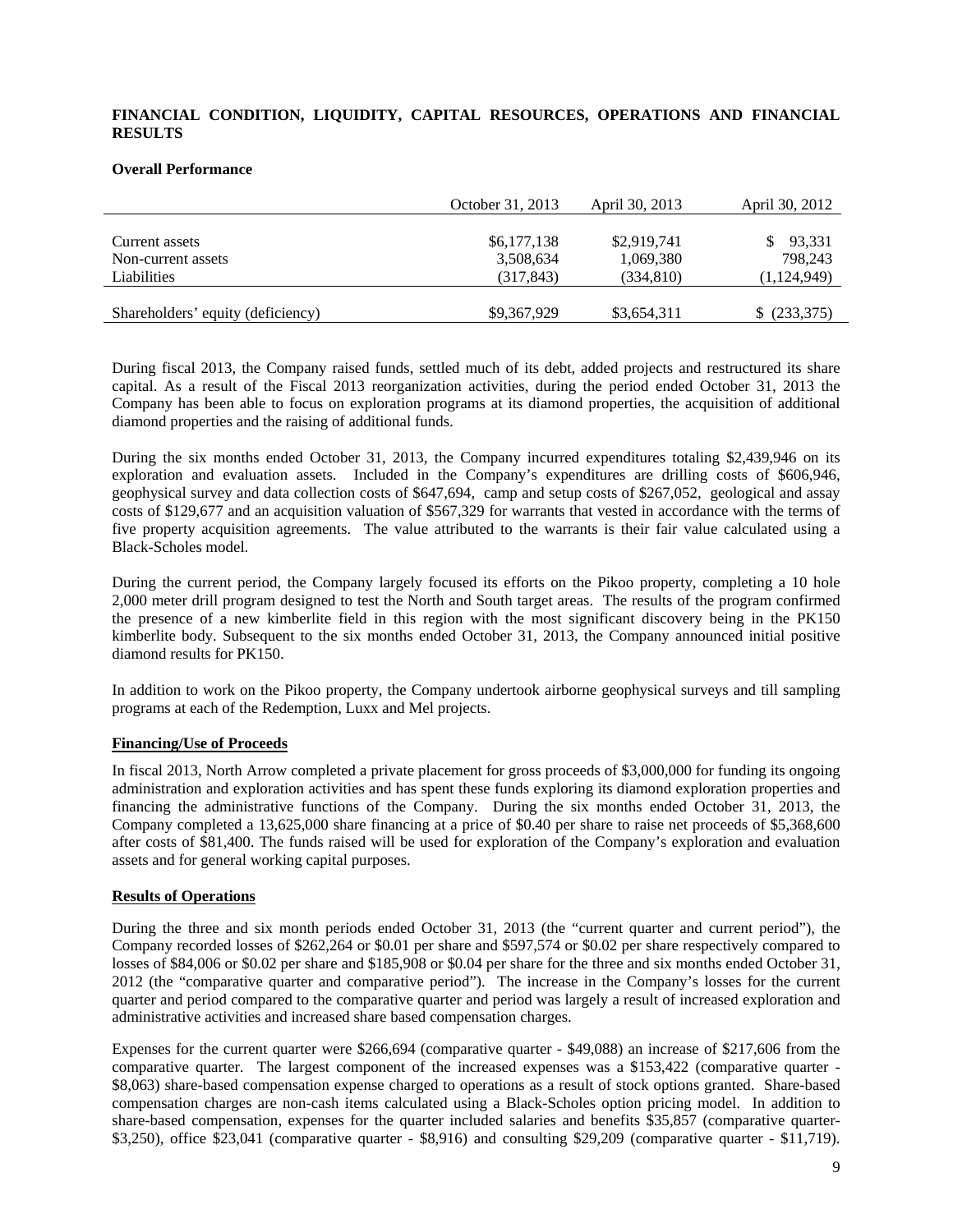The increased expenses for the current quarter reflect the Company's increased activities in exploration, acquisitions and financings and the increased administration required to support these activities. During the comparative quarter the Company was seeking funds and reducing costs as it started its restructuring which resulted in a reorganization and refinancing of the Company in the fourth quarter of fiscal 2013.

Expenses for the current period were \$609,328 (comparative period - \$115,186) an increase of \$494,142 from the comparable period. Included in the expenses for the current period were share-based compensation charges of \$375,563 (comparative period - \$20,526), salaries and benefits \$70,247 (comparative period- \$21,556), office \$44,679 (comparative period - \$22,009) and consulting \$53,904 (comparative period - \$29,044). The increased expenses for the current period reflect a \$355,037 increase in share-based compensation charges and the Company's increased activities in exploration, acquisitions, financing and administration.

# **Summary of quarterly results**

The following table sets out selected unaudited quarterly financial information of North Arrow and is derived from the Company's unaudited quarterly consolidated financial statements prepared by management. The Company's interim consolidated financial statements are prepared in accordance with IFRS and are expressed in Canadian dollars.

| <b>Quarter Ending</b> |   | Interest Income |    | Income or (Loss)<br>from Continued<br>Operation and Net<br>Income (Loss) |     | <b>Basic Earnings</b><br>(Loss) per share<br>from Continued<br>Operation and Net<br>Income (Loss) |    | Earnings (Loss) per<br>share |
|-----------------------|---|-----------------|----|--------------------------------------------------------------------------|-----|---------------------------------------------------------------------------------------------------|----|------------------------------|
| October 31, 2013      |   | 4,430           | \$ | (262, 264)                                                               | \$  | (0.01)                                                                                            | \$ | (0.01)                       |
| July 31, 2013         |   | 7.324           | \$ | (335,310)                                                                | \$  | (0.01)                                                                                            | \$ | (0.01)                       |
| April 30, 2013        |   |                 | \$ | (162, 269)                                                               | S   | (0.02)                                                                                            | \$ | (0.02)                       |
| January 31, 2013*     |   | 100             | S  | 454,227                                                                  | \$. | 0.10                                                                                              | S  | 0.10                         |
| October 31, 2012*     |   |                 | J  | (84,006)                                                                 | S   | (0.02)                                                                                            | \$ | (0.02)                       |
| July 31, 2012*        |   | 301             | S  | (101.902)                                                                | S   | (0.02)                                                                                            | S  | (0.02)                       |
| April 30, 2012*       | D |                 | \$ | (466, 883)                                                               | S   | (0.09)                                                                                            | \$ | (0.09)                       |
| January 31, 2012*     |   | 113             | \$ | (837.260)                                                                | S   | (0.20)                                                                                            | \$ | (0.20)                       |
| October 31, 2011*     |   | 179             | \$ | (372,822)                                                                | \$  | (0.10)                                                                                            | \$ | (0.10)                       |

\*Per share amounts have been restated to reflect a 1 new share for 10 old shares consolidation of share capital.

# **Variations in Quarterly Results**

The loss for the second quarter of fiscal 2014 reflects a non-cash \$153,422 (comparative period - \$8,063) sharebased compensation charge for options granted to directors, officers, employees and consultants. In addition, the increased expenses for the quarter reflect the Company's increased activity levels as it has expanded its exploration and financing activities.

The loss for the first quarter of fiscal 2014 reflects a non-cash \$222,141 (comparative quarter - \$12,463) share-based compensation charge for options granted to directors, officers, employees and consultants, resulting in an increased loss for the quarter.

The loss for the fourth quarter of fiscal 2013 reflects the ongoing administration costs of the Company as it restructured its share capital, raised funds, completed acquisitions and undertook work on its exploration properties.

The profit for the third quarter of fiscal 2013 reflects the results of the Company's restructuring activities, including a \$478,251 gain realized on settlement of debt for shares and a \$91,250 gain realized on indebtedness forgiven by certain creditors.

The first and second quarter of fiscal 2013 reflect the Company's reductions in costs as it sought new projects and financings.

The quarterly results for fiscal 2012 reflect the Company's activities as it optioned projects in South America, hired consultants, incurred travel and related exploration and legal costs.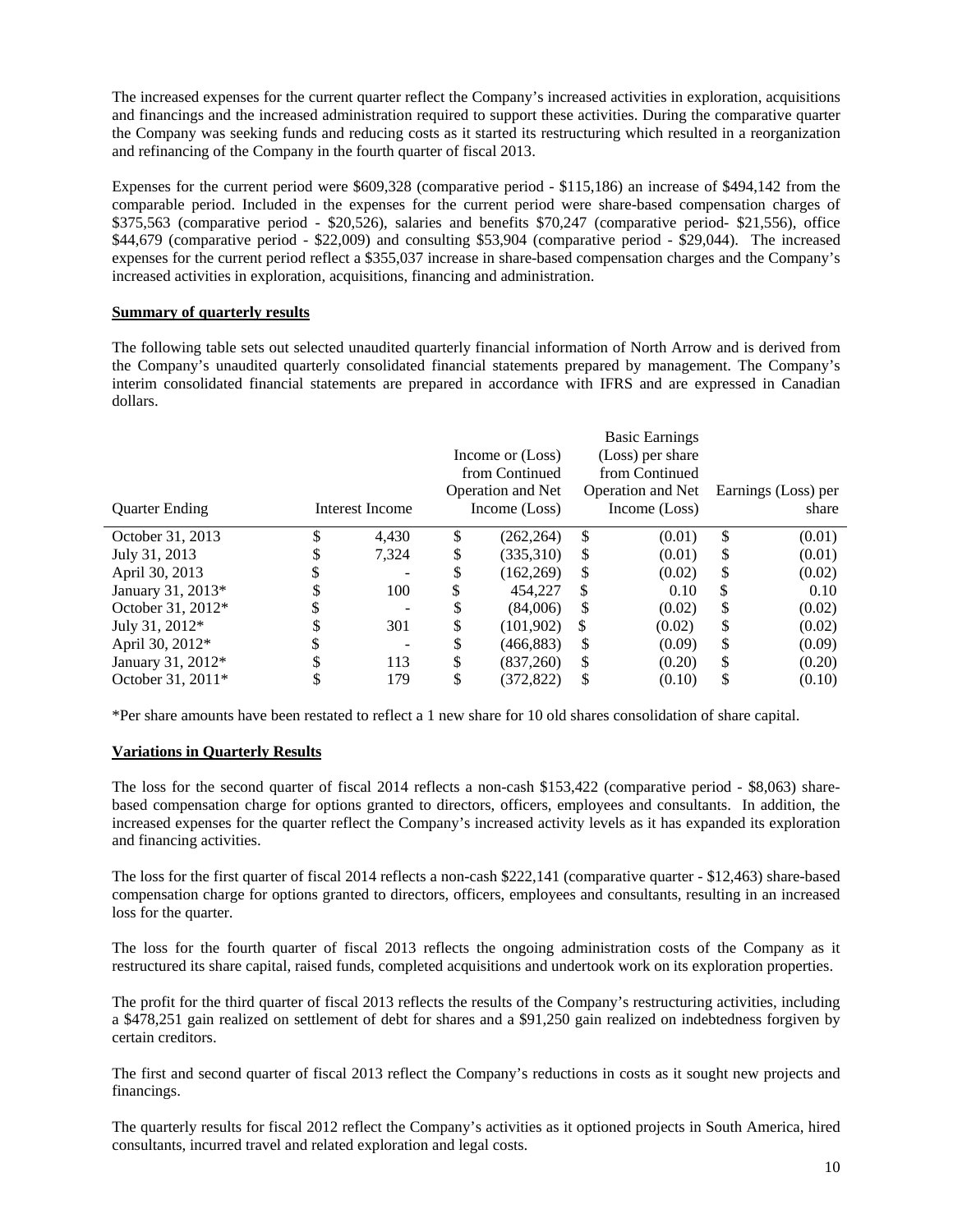# **October 31, 2013 compared to April 30, 2013**

During the six months ended October 31, 2013, the Company's working capital increased \$3,274,364 and its share capital increased \$5,368,600 from April 30, 2013 as a result of its financing activities. During the six months ended October 31, 2013, the Company completed a 13,625,000 share private placement financing that raised net proceeds of \$5,368,600, expanded its exploration programs by spending \$2,439,946 on its exploration and evaluation assets and funded a \$597,574 loss from operations.

# **Liquidity**

During the current period the Company's cash position increased by \$3,186,694 (comparative period - \$12,713) as a result of its financing, operating and investing activities.

# **Operating activities**

During the current period the Company's operating activities used \$321,723 (comparative period - source of cash of \$22,751). The use of cash in operating activities in the current period reflects the Company's net loss of \$597,574 (comparative period - \$185,908) adjusted for non-cash expenditures and changes in non-cash items. The adding back of these non-cash expenditures resulted in the cash loss from operations being reduced to \$321,723 from \$597,574. These non-cash expenditures consisted of items such as share-based compensation \$375,563 (comparative period - \$20,526), accretion \$nil (comparative period – \$35,737), interest on convertible note \$nil (comparative period - \$35,286) and other non-cash items requiring the use of cash of \$100,404 (comparative quarter - source of cash of \$116,812) related to funding changes in items such as accounts receivable and payable.

# **Investing activities**

The Company's primary investing activity is the acquisition and exploration of mineral properties in Canada. During the current period, the Company used cash of \$1,860,183 (comparative period - \$10,038) to investigate acquisitions and evaluate its mineral interests.

#### **Financing activities**

During the current period the Company completed a private placement of 13,625,000 shares at a price of \$0.40 per share, raising proceeds of \$5,368,600 (comparative period - \$nil) after finder's fees and closing costs of \$81,400.

#### **Capital Resources**

The Company's financial condition and future prospects are significantly affected by overall economic conditions. The Company has no source of operating revenue and relies on equity financings, joint ventures and warrant and stock option exercises to further exploration on its properties.

The Company's long-term financial success is dependent on management's ability to discover and develop economically viable mineral deposits. Actual funding requirements may vary from those planned due to a number of factors, including the progress of exploration activity and the Company's ability to raise additional funds on favourable terms. Management recognizes there will be risks involved that may be beyond their control. The Company intends to continue to use various strategies to minimize its dependence on equity capital, including the securing of joint venture partners where appropriate.

The Company's ability to generate cash is very much affected by the current market conditions, its share price and third party interest in its assets. In the current equity market, funds for companies at an early/grass-roots stage of exploration are limited and dilution to existing shareholders from an equity financing increases as the share price decreases. The Company has no credit facilities that could be used for ongoing operations because it has no operating cash flow.

In order to finance the Company's exploration programs and to cover administrative and overhead expenses, the Company raises money through equity sales, from the exercise of convertible securities and, in the past, from the sale of investments. Although the Company has had past success in obtaining financing, there can be no such assurance that it will be able to obtain adequate financing in the future or that the terms of any financing will be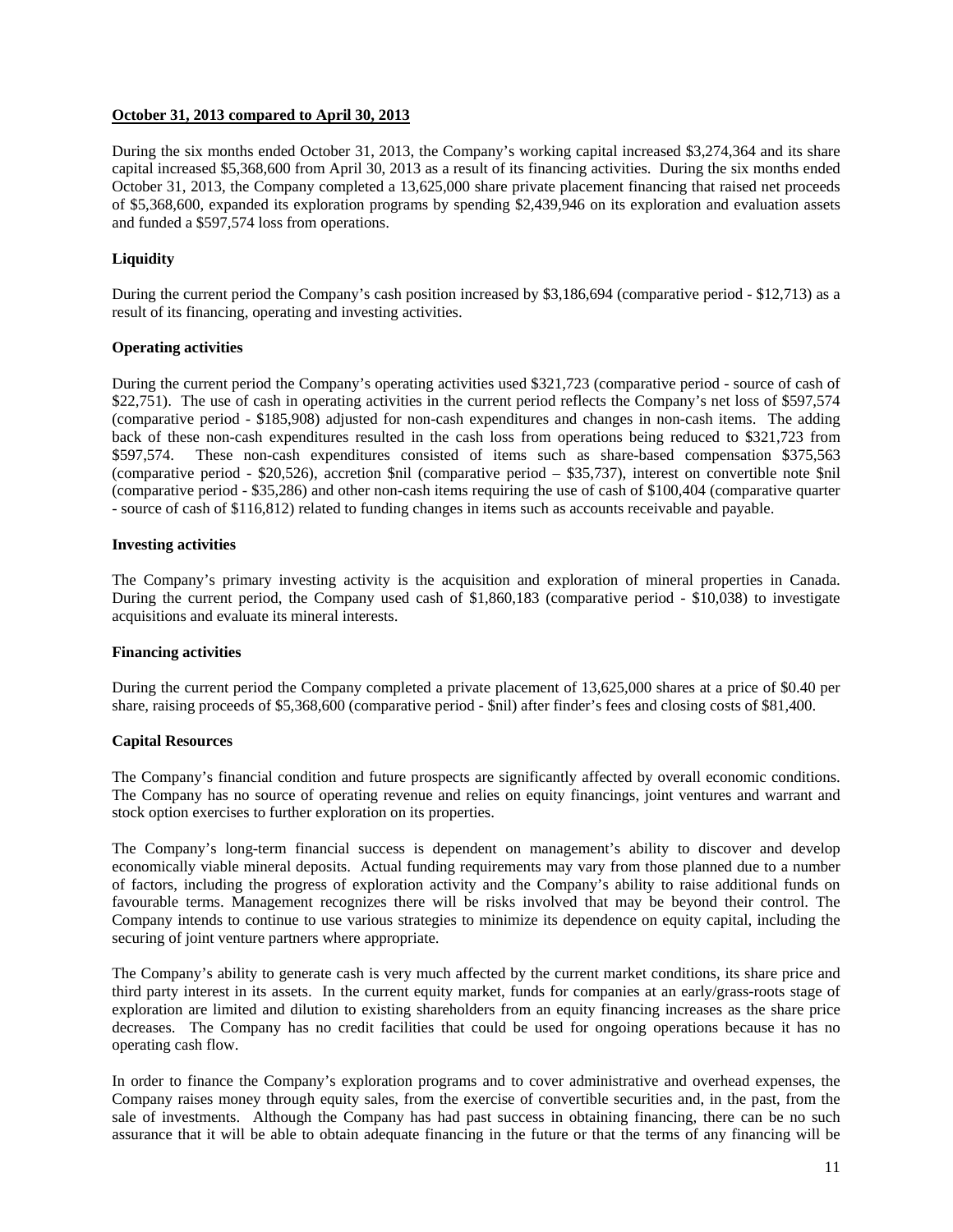favourable. Many factors influence the Company's ability to raise funds, including the state of the resource market and commodities prices and, the climate for mineral exploration.

The Company's management actively manages its landholdings in an effort to keep those landholdings with the greatest exploration potential in good standing for as long as possible. The Company's management regularly reviews its cash position against future plans and makes decisions regarding these plans accordingly.

The Company will have to raise additional funds to further planned exploration efforts at its various exploration properties and to maintain its listing on the TSXV. The Company is seeking to minimize variable expenses to the extent possible and, where applicable, to seek joint venture partners to continue to further exploration of its nondiamond mineral properties.

# **Risks and Uncertainties**

Industry

An investment in natural resource companies involves a significant degree of risk. The degree of risk increases substantially where the Company's properties are in the exploration as opposed to the development stage. Investment in the securities of the Company should be considered as highly speculative due to the nature of the Company's business. The following additional risk factors should be given special consideration.

# Exploration, Development and Mining Risks

Exploring and developing mineral resource projects bears a high potential for all manner of risks. Additionally, few exploration projects successfully achieve development due to factors that cannot be predicted or foreseen. Moreover, even one such factor may result in the economic viability of a project being detrimentally impacted such that it is neither feasible nor practical to proceed. Mineral exploration involves many risks, which even a combination of experience, knowledge and careful evaluation may not be able to overcome. Operations in which the Company has a direct or indirect interest will be subject to all the hazards and risks normally incidental to exploration, development and production of diamonds and base/precious metals, any of which could result in work stoppages, damage to property, and possible environmental damage. If any of the Company's exploration programs are successful, there is a degree of uncertainty attributable to the calculation of ore resources and corresponding grades being mined or dedicated to future production. Until ore is actually mined and processed, quantity of reserves and grade must be considered as estimates only. In addition, the quantity of reserves may vary depending on metal or diamond prices. Any material change in quantity of reserves, grade or recovery ratio, may affect the economic viability of the Company's properties. In addition, there can be no assurance that metal reserves in small-scale laboratory tests will be duplicated in larger scale tests under on-site conditions or during production. The Company closely monitors its activities and those factors, which could impact them, and employs experienced consulting, engineering, and legal advisors to assist in its risk management reviews.

The Company's properties are currently being assessed for exploration and as a result, the Company has no source of operating cash flow. Failure to obtain additional financing could result in a delay or indefinite postponement of further exploration. Development of the Company's mineral properties will only follow upon obtaining satisfactory exploration results. Mineral exploration and development involves a high degree of risk and few properties that are explored are ultimately developed into producing mines. There is no assurance that the Company's mineral exploration and development activities will result in any discoveries of bodies of ore. The long-term profitability of the Company's operations will be in part directly related to the cost and success of its exploration programs, which may be affected by a number of factors. Substantial expenditures are required to establish reserves through drilling, to develop metallurgical processes to extract the metal or diamonds from the resources and, in the case of new properties, to develop the mining and processing facilities and infrastructure at any site chosen for mining. Although substantial benefits may be derived from the discovery of a major mineralized deposit, no assurance can be given that minerals will be discovered in sufficient quantities to justify commercial operations or that the funds required for development can be obtained on a timely basis.

#### Foreign Operation Risks

Historically, the majority of the Company's expenses have been denominated in Canadian Dollars so its exposure to foreign exchange risk has been limited. Exploration activities outside of Canada can expose the Company to foreign exchange risk. Presently, the Company does not use foreign-exchange contracts to mitigate this risk.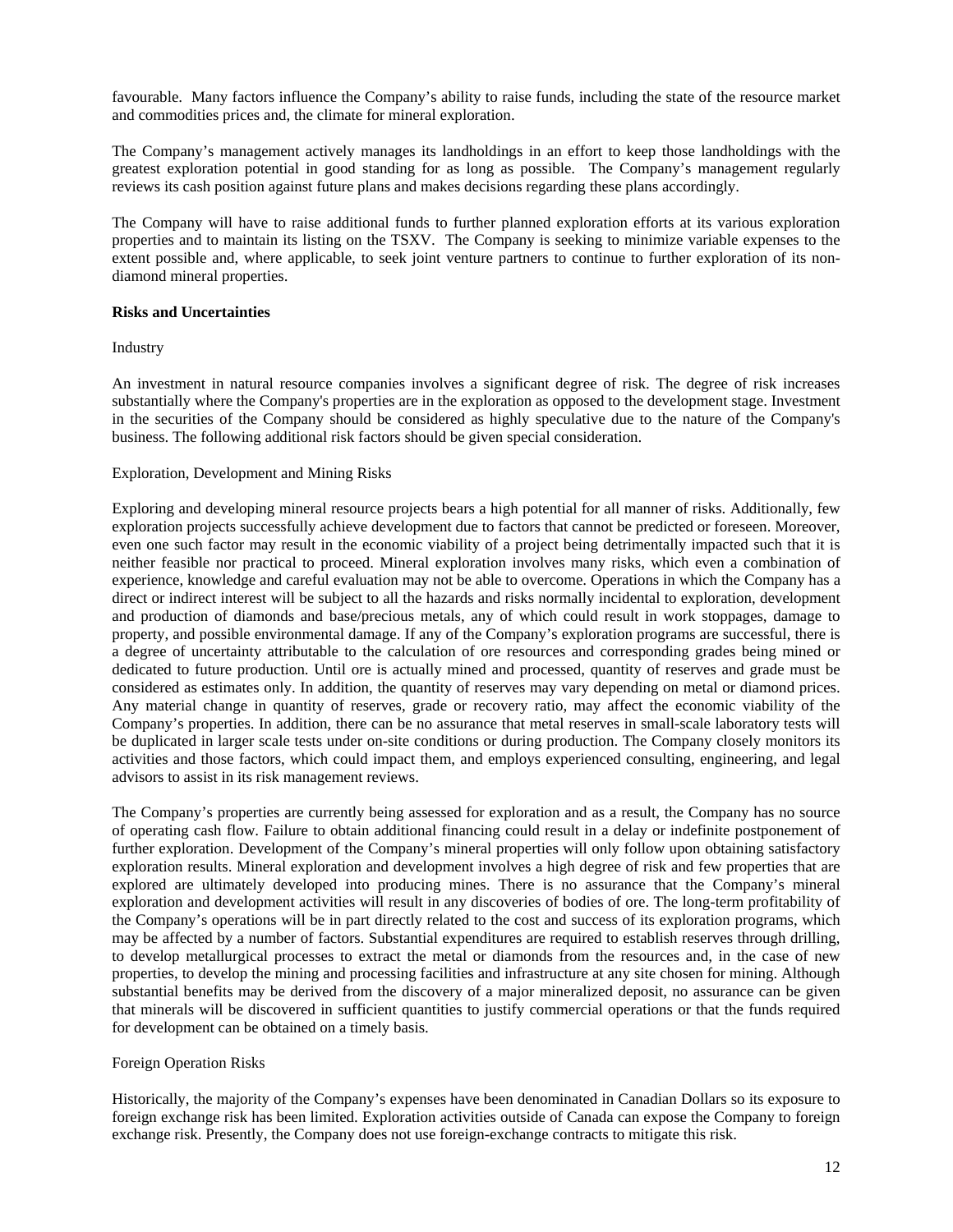#### Insurance

The Company's involvement in the exploration for mineral properties may result in the Company becoming subject to liability for pollution, property damage, personal injury or other hazards. Although the Company may have insurance to address many risks, such insurance has limitations on liability that may not be sufficient to cover the full extent of such liabilities. In addition, such risks may not, in all circumstances be insurable or, in certain circumstances, the Company may elect not to obtain insurance to deal with specific risks due to the high premiums associated with such insurance or other reasons. The payment of such uninsured liabilities would reduce the funds available to the Company. The occurrence of a significant event that the Company is not fully insured against, or the insolvency of the insurer of such event, could have a material adverse effect on the Company's financial position, results of operations or prospects.

#### Environmental Risks

All phases of the mineral exploration and development business present environmental risks and hazards and are subject to environmental legislation. Environmental legislation provides for, among other things, restrictions and prohibitions on spills, releases or emissions of various substances used and or produced in association mining exploration and mining operations. The legislation also requires that facility sites be operated, maintained, abandoned and reclaimed to the satisfaction of applicable regulatory authorities. Compliance with such legislation can require significant expenditures and a breach may result in the imposition of fines and penalties, some of which may be material. Environmental legislation is evolving in a manner expected to result in stricter standards and enforcement, larger fines and liability and potentially increased capital expenditures and operating costs. The discharge of pollutants into the air, soil or water may give rise to liabilities to foreign governments and third parties and may require the Company to incur costs to remedy such discharge. No assurance can be given that the application of environmental laws to the business and operations of the Company will not result in a curtailment of production or a material increase in the costs of production, development or exploration activities or otherwise adversely affect the Company's financial condition, results of operations or prospects.

### Prices, Markets and Marketing of Base/Precious Metals

The Company's revenues, if any, are expected to be in large part derived from the mining and sale of diamonds and/or base/precious metals or interests related thereto. The price of those commodities has fluctuated widely, particularly in recent years, and is affected by numerous factors beyond the Company's control including international economic and political trends, expectations of inflation, currency exchange fluctuations, interest rates, global or regional consumptive patterns, speculative activities, increased production due to new mine developments and improved mining and production methods. The effect of these factors on the price of diamonds and base/precious metals, and therefore the economic viability of any of the Company's exploration projects, cannot accurately be predicted.

The marketability of any minerals acquired or discovered may be affected by numerous factors which are beyond the control of the Company and which cannot be accurately predicted, such as the proximity and capacity of milling facilities, mineral markets and processing equipment and governmental regulations including regulations relating to royalties, allowable production and importing and exporting of minerals.

#### Conflicts of Interest

The Company's directors and officers may serve as directors or officers, or may be associated with other reporting companies or have significant shareholdings in other companies. To the extent that such other companies may participate in business or asset acquisitions, dispositions, or ventures in which the Company may participate, the directors or officers may have a conflict of interest in negotiating and concluding terms respecting the transaction. If a conflict arises, the Company will follow the provisions of the laws applicable to the Company in dealing with conflicts of interest. These provisions state that where a director has such a conflict, that director must, at a meeting of the Company's directors, disclose his interest and refrain from voting on the matter unless otherwise permitted.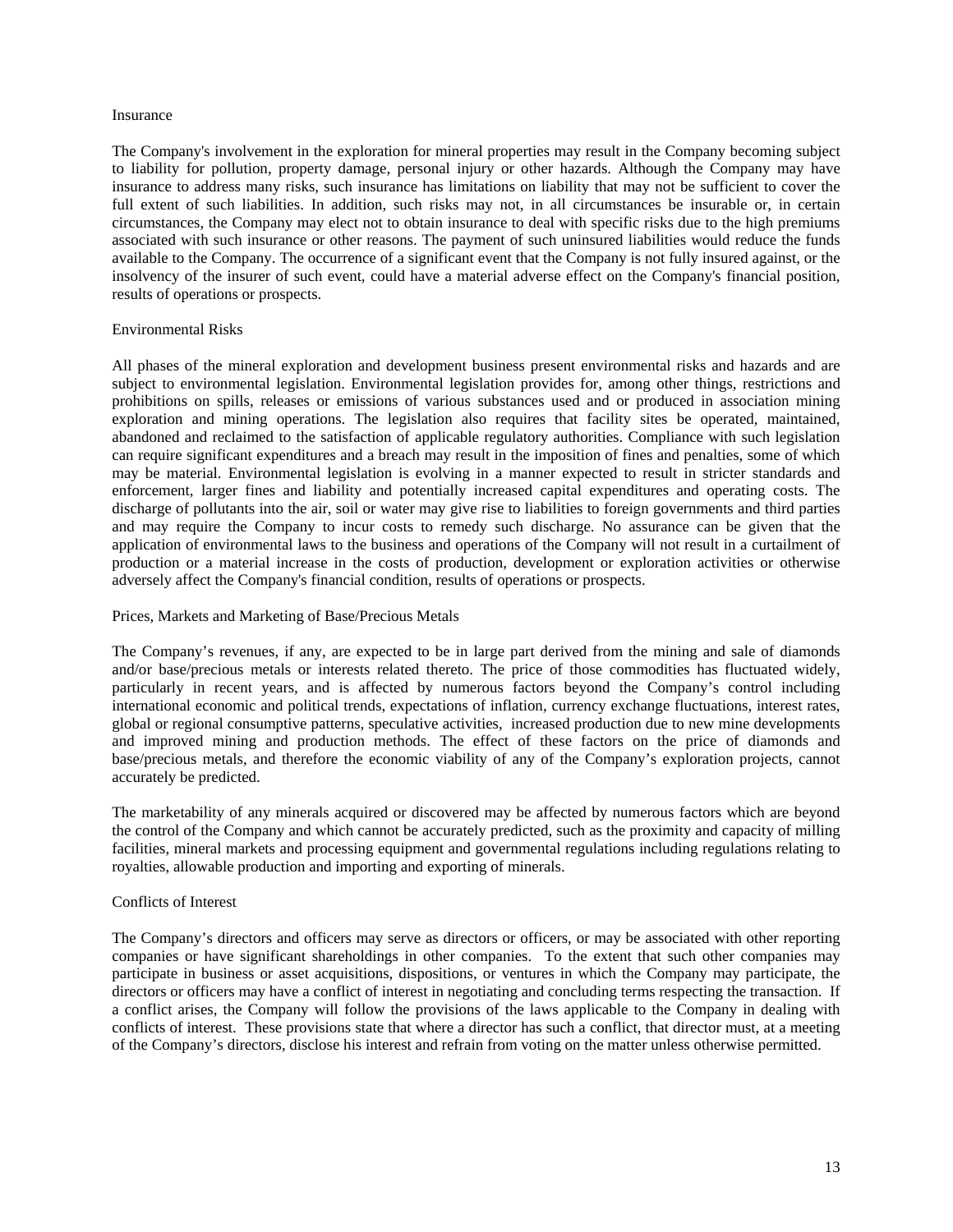#### Dependence on Management

The Company is dependent upon the personal efforts of its existing management. To the extent that management's services would be unavailable for any reason a disruption to the operations of the Company could result, and other persons would be required to manage and operate the Company.

### Substantial Capital Requirements and Liquidity

The Company anticipates that it will make substantial capital expenditures for the acquisition, exploration, development and production of its mineral properties in the future. The Company currently has no revenue and may have limited ability to expend the capital necessary to undertake or complete future drilling programs. There can be no assurance that debt or equity financing, or cash generated by operations will be available or sufficient to meet these requirements or for other corporate purposes or, if debt equity financing is available, that it will be on terms acceptable to the Company. Moreover, future activities may require the Company to alter its capitalization significantly. The inability of the Company to access sufficient capital for its operations could have a material adverse effect on the Company's financial condition, results of operations or prospects.

#### Issuance of Debt

From time to time the Company may enter into transactions or activities that may be financed with debt which could impair the Company's ability to obtain additional financing in the future. The inability of the Company to access sufficient capital for the repayment of any debt could have a material effect on the Company's financial condition, results of operations or prospects.

#### **Outstanding Share Data**

The Company's authorized capital is unlimited common shares without par value.

As at December 12, 2013, the Company had the following shares, options and warrants outstanding:

|                               | Exercise price | Number     |
|-------------------------------|----------------|------------|
| Shares issued and outstanding |                | 42,064,741 |
|                               |                |            |
| Options                       |                |            |
| Expire June 4, 2014           | \$2.00         | 62,000     |
| Expire September 2, 2014      | \$3.00         | 20,000     |
| Expire May 12, 2016           | \$2.00         | 53,000     |
| Expire May 10, 2018           | \$0.27         | 2,220,000  |
| Expire September 23, 2018     | \$0.50         | 200,000    |
|                               |                |            |
| Warrants                      |                |            |
| April 29, 2018                | \$0.25         | 500,000    |
| <b>August 19 2018</b>         | \$0.65         | 500,000    |
|                               |                |            |
| Fully diluted                 |                | 45,619,741 |

#### **Stock options**

The Company's stock option plan (the "Plan") was approved by shareholders at an annual general and special meeting in November 2011 and at subsequent annual meetings. The Plan gives the directors the authority to grant options to directors, officers, employees and consultants. The maximum number of shares to be issued under the Plan is 10% of the issued and outstanding common shares at the time of the grant. The exercise price of each option granted shall not be less than the market price at the date of grant less a discount up to 25% in accordance with the policies of the TSX Venture Exchange ("TSXV").

Options granted can have a term up to 5 years with vesting provisions determined by the directors in accordance with TSXV policies for Tier 2 Issuers, with a typical vesting period of 25% upon grant and 25% every six months thereafter.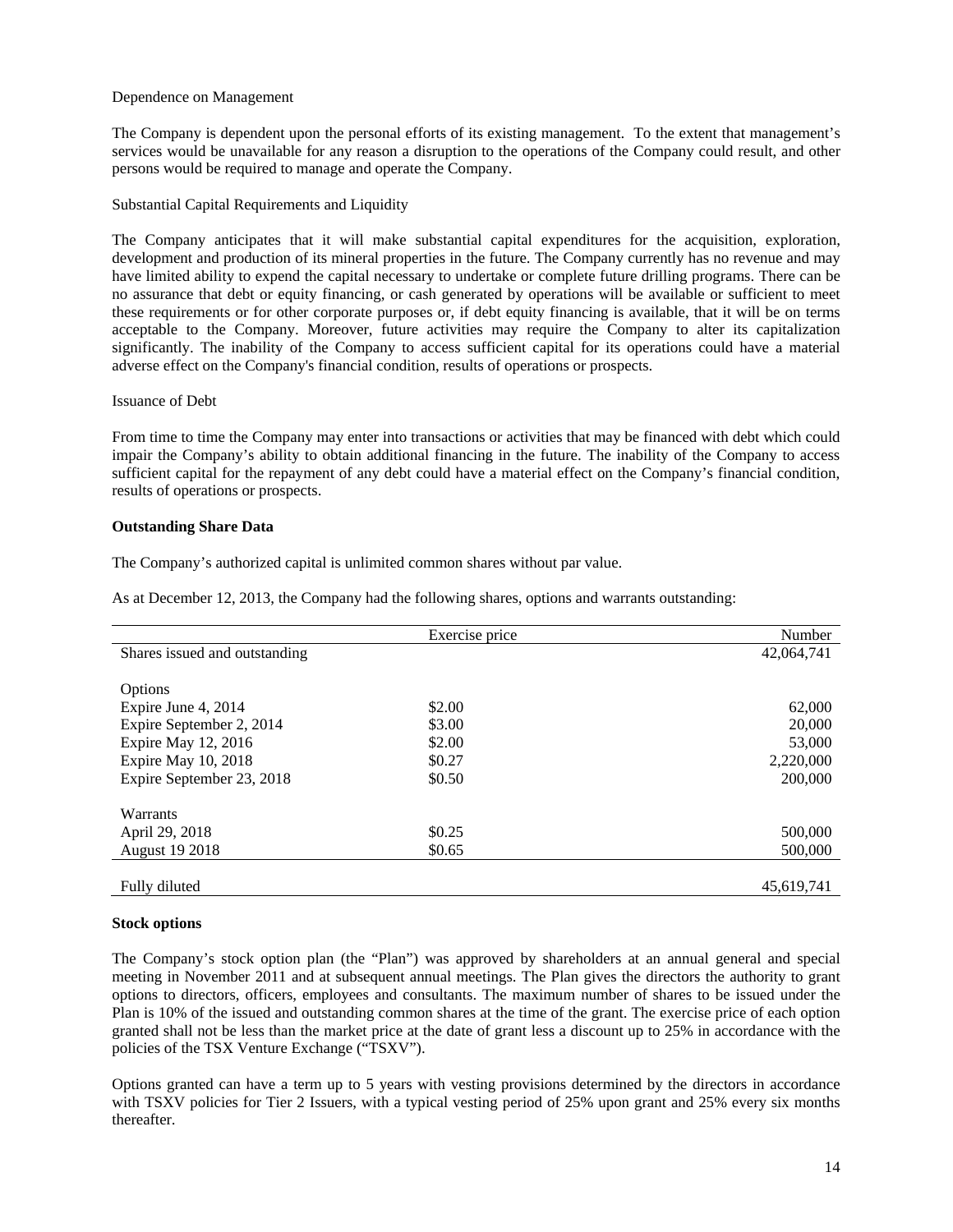# **Transactions with Related Parties**

Balances and transactions between the Company and its subsidiaries have been eliminated on consolidation and are not disclosed below.

#### Related party transactions

Certain companies which have an officer and/or director in common or are related to a director and render services are as follows:

|                                   | Nature of transactions            |
|-----------------------------------|-----------------------------------|
| Anglo Celtic Exploration Ltd.     | Interest and consulting           |
| Strongbow Exploration Inc.        | Exploration and administration    |
| 0954506 BC Ltd.                   | Exploration                       |
| International Northair Mines Ltd. | Accounting and corporate services |

The Company incurred the following transactions in the normal course of operations in connection with companies which have an officer and/or director in common or are related to a director of the Company.

- a) During the six months ended October 31, 2013, the Company paid or accrued \$4,659 (2012 \$7,630) for technical services and office to a company with common directors.
- b) During the six months ended October 31, 2013, the Company paid or accrued \$28,136 (2012 \$29,044) for shared administrative and accounting services to a company with common officers.
- c) During the six months ended October 31, 2013, the Company paid \$14,387 (2012 \$nil) for office, consulting and rent to a company with common directors and officers and/or controlled by a director.
- d) During the period the Company received regulatory approval for the acquisition of a 100% interest in the Mel and Luxx diamond projects, Nunavut, from a company controlled by a director of the Company. Under the terms of the agreements, the Company acquired a 100% interest in each property, in consideration for a 1% gross overriding royalty and a total of 500,000 share purchase warrants, entitling the holder to purchase 500,000 shares in the Company, at a price of \$0.65 per share for a period of five years. The Company will have the right to buy half of each royalty for \$1 million at any time. The warrants have been valued at \$253,004 which has been capitalized as an acquisition cost.
- e) On March 12, 2013, the Company entered into an assignment agreement with 0954506 B.C. Ltd. ("BCCo") under which BCCo agreed to assign and transfer to the Company all of BCCo's interest and obligations in certain options to earn an 80% interest in the Timiskaming, Pikoo and Qilalugaq diamond projects. Stornoway is the holder of a 100% interest in all three projects and had granted BCCo options to acquire the 80% interests in the projects. BCCo is a private company controlled by a party related to a director of the Company. Stornoway will retain a onetime right to buy-back a 20% interest in any of the projects once the Company completes an option work program and provides Stornoway with notice of its intent to vest an 80% interest in a project. Under the terms of the agreement, the cost of the buy-back will be equal to three times the costs incurred in connection with the applicable option work program.

Under the terms of the assignment agreement the Company paid BCCo \$20,000 and issued BCCo 500,000 transferrable share purchase warrants having a fair value of \$314,325 which was included in acquisition costs at the time the Company earned its interest in one of the projects. Each share purchase warrant will entitle the holder to acquire one common share of the Company at a price of \$0.25 for a period of five years from the date of issuance.

During the period ended October 31, 2013 the Company exercised its option and vested an 80% interest in the Timiskaming diamond project.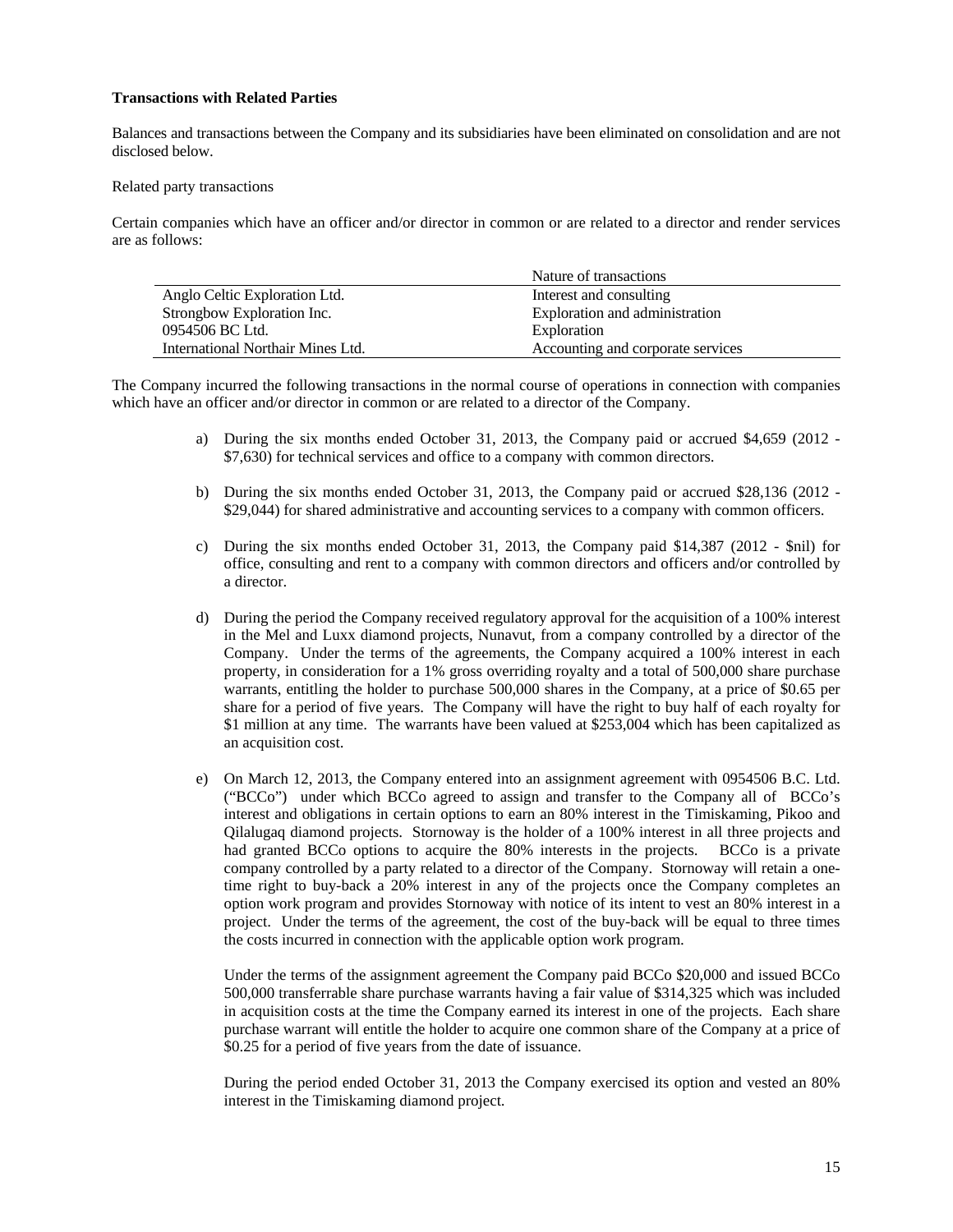Subsequent to the period ended October 31, 2013 the Company exercised its option and vested an 80% interest in the Pikoo diamond project subject to Stornoway's right to buy-back a 20% interest in the project.

The remuneration of directors and key management personnel during the six months ended October 31, 2013 was as follows:

|                                                                                                     | <b>Six Months Ended</b><br>October 31,<br>2013 |   | Six Months Ended<br>October 31,<br>2012 |  |  |
|-----------------------------------------------------------------------------------------------------|------------------------------------------------|---|-----------------------------------------|--|--|
| Salaries <sup>1</sup><br>Exploration Salaries <sup>1</sup><br>Share-based compensation <sup>2</sup> | 65,596<br>\$<br>9,404<br>197,880               | S | 11.214                                  |  |  |
| Total                                                                                               | 272,880                                        |   | 11,214                                  |  |  |

1 – When key management is working specifically on mineral properties their time is capitalized against the mineral property.

2 – Share-based compensation is the fair value of options that have been granted to directors and key management personnel.

# **CHANGES IN ACCOUNTING POLICIES AND CRITICAL ACCOUNTING ESTIMATES, JUDGMENTS AND ASSUMPTIONS**

# **Nature and continuance of operations**

North Arrow is incorporated federally under the laws of the Canada Business Corporations Act.

The consolidated financial statements of the Company are presented in Canadian dollars, which is the functional currency of the Company. The Company trades on the TSX Venture Exchange (TSXV – NAR) and its registered office address is Ste. #860-625 Howe Street, Vancouver, BC, Canada V6C 2T6.

The Company's principal business activity is the acquisition and exploration of exploration and evaluation assets. To date, the Company has not generated significant revenues from operations and is considered to be in the exploration stage.

The Company is in the process of acquiring and exploring its exploration and evaluation assets and has not yet determined whether these properties contain reserves that are economically recoverable. These financial statements have been prepared on the assumption that the Company will continue in operation for the foreseeable future and will be able to realize assets and discharge liabilities in the normal course of operations. At October 31, 2013, the Company has a deficit of \$12,730,089 and no current source of revenue. The Company's continuation as a going concern is dependent on the successful results from its mineral property exploration activities and its ability to raise equity capital or borrowings sufficient to meet current and future obligations. There can be no assurances that management's plans for the Company will be successful. These material uncertainties may cast significant doubt upon the Company's ability to continue as a going concern. The financial statements do not include any adjustments to the recoverability and classification of assets and liabilities that might be necessary, should the Company be unable to continue as a going concern.

As a result of the ten for one share consolidation completed during the year ended April 30, 2013, current and comparative share information has been retrospectively restated.

### **Significant accounting policies**

This October 31, 2013 Management Discussion and Analysis should be read in conjunction with the condensed interim unaudited financial statements of the Company for the six months ended October 31, 2013 and the audited financial statements of the Company for the year ended April 30, 2013, together with the notes thereto, for a listing of the Company's significant accounting policies.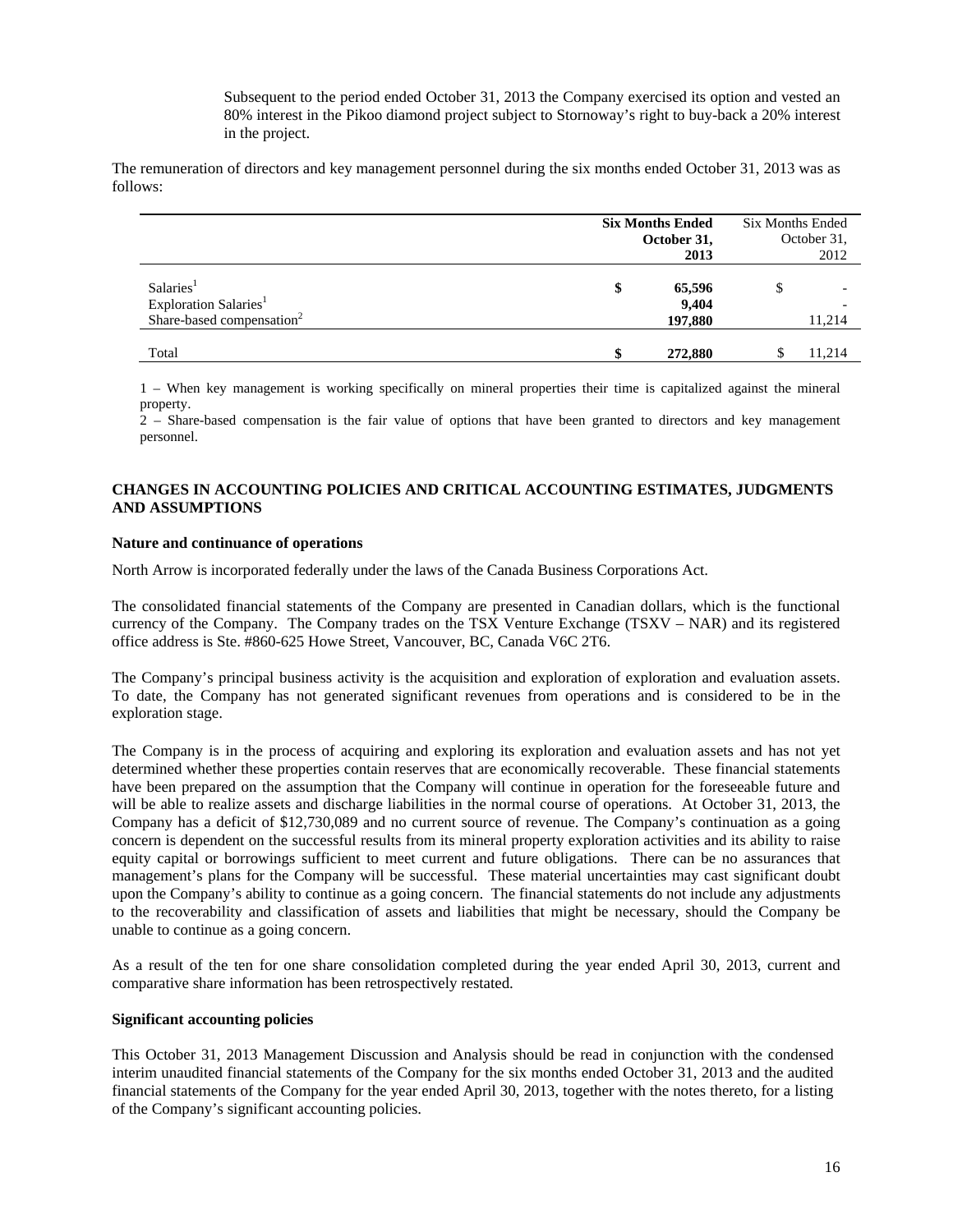# **Statement of Compliance**

The Company's condensed interim consolidated financial statements have been prepared in accordance with International Financial Reporting Standards ("IFRS") as issued by the International Accounting Standards Board ("IASB") and interpretations of the International Financial Reporting Interpretations Committee ("IFRIC") and specifically with IFRS applicable to the preparation of interim financial statements, including IAS 34, Interim Financial Reporting ("IAS 34"). The condensed interim consolidated financial statements should be read in conjunction with the Company's audited financial statements for the year ended April 30, 2013. The financial statements are presented in Canadian dollars unless otherwise noted.

# **Principles of Consolidation**

The Company's consolidated financial statements include the accounts of the Company and its wholly-owned inactive subsidiary Compania Minera North Arrow Chile Limitada. All inter-company transactions and balances have been eliminated upon consolidation.

# **Significant accounting judgments, estimates and assumptions**

The preparation of financial statements in conformity with IFRS requires management to make certain estimates, judgments and assumptions that affect the reported amounts of assets and liabilities at the date of the financial statements and the reported revenues and expenses during this period.

Although management uses historical experiences and its best knowledge of the amount, events or actions to form the basis for judgments and estimates, actual results may differ from these estimates.

The most significant accounts that require estimates as the basis for determining the stated amounts include the recoverability of mineral properties, the valuation of share-based payments, and the valuation of deferred tax amounts.

Critical judgments exercised in applying accounting policies that have the most significant effect on the amounts recognized in the consolidated financial statements are as follows:

# *(i) Economic recoverability and probability of future benefits of exploration and evaluation costs*

Management has determined that exploration, evaluation and related costs incurred which were capitalized may have future economic benefits and may be economically recoverable. Management uses several criteria in its assessments of economic recoverability and probability of future economic benefits including geologic and other technical information, history of conversion of mineral deposits with similar characteristics to its own properties to proven and probable mineral reserves, the quality and capacity of existing infrastructure facilities, evaluation of permitting and environmental issues and local support for the project.

### *(ii) Valuation of share-based payments*

The Company uses the Black-Scholes Option Pricing Model for valuation of share-based payments. Option pricing models require the use of judgment and the input of subjective assumptions including expected price volatility, interest rates and forfeiture rate. Changes in the input assumptions can materially affect the fair value estimate and Company's earnings and equity reserves.

#### (iii) *Income taxes*

In assessing the probability of realizing income tax assets, management utilizes judgment to make estimates related to expectations of future taxable income, applicable tax opportunities, expected timing of reversals of existing temporary differences and the likelihood that tax positions taken will be sustained upon examination by applicable tax authorities. In making its assessments, management gives additional weight to positive and negative evidence that can be objectively verified.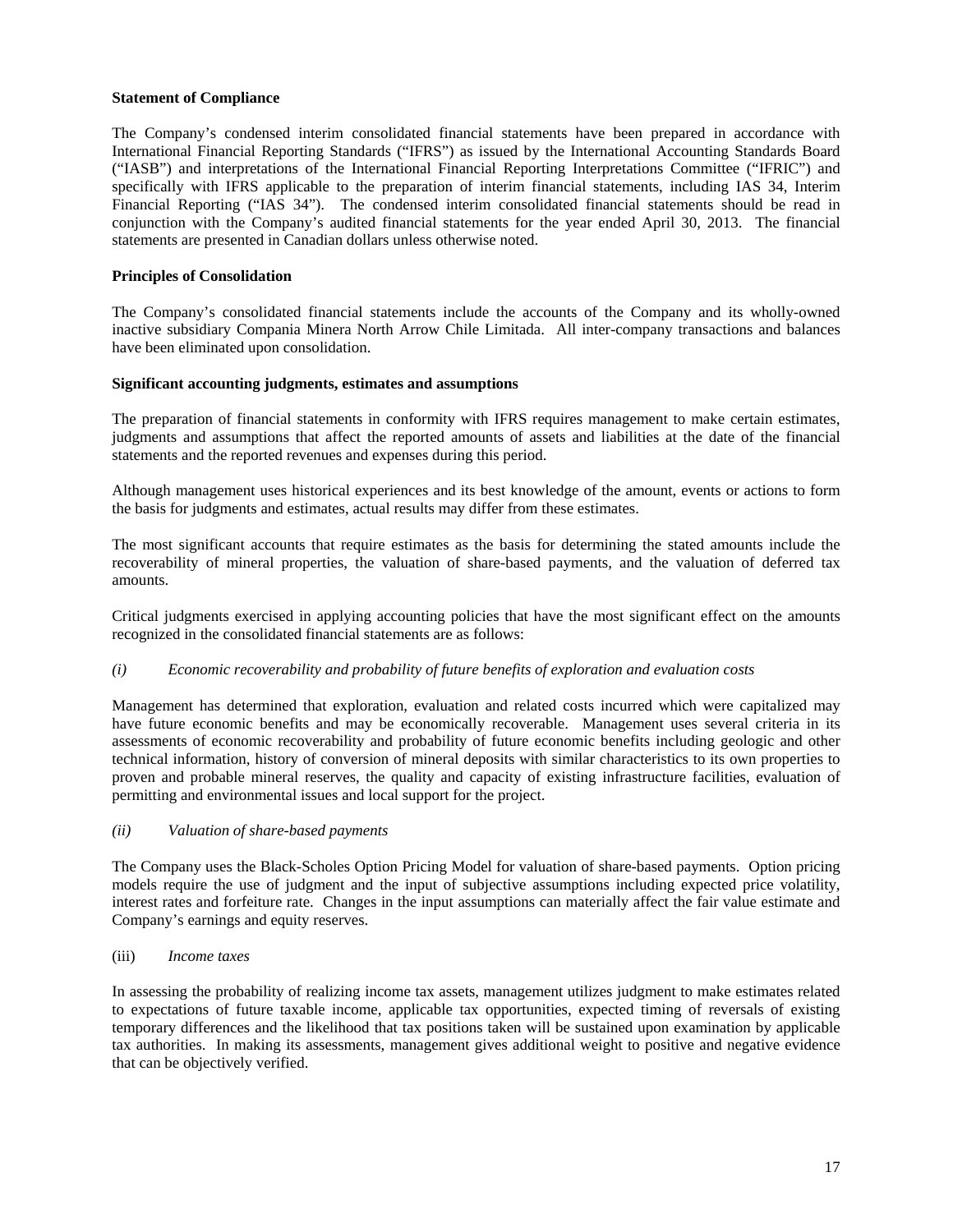### **New Accounting Standards**

The following new standards, amendments to standards and interpretations have been issued and have been adopted effective during the six months ended October 31, 2013:

- IFRS 10 New standard to establish principles for the presentation and preparation of consolidated financial statements when an entity controls multiple entities<sup>(i)</sup>
- IFRS 11 New standard to account for the rights and obligations in accordance with a joint agreement<sup>(i)</sup>
- IFRS 12 New standard for the disclosure of interests in other entities not within the scope of IFRS  $9/IAS$  39<sup>(i)</sup>
- IFRS 13 New standard on the measurement and disclosure of fair value<sup>(i)</sup>
- $\bullet$  IAS 1 Presentation of other comprehensive income<sup>(ii)</sup>
- (Amendment)
- $\bullet$  IAS 28 (Amendment) New standard issued that supersedes IAS 28 (2003) to prescribe the accounting for investments in associates and joint ventures<sup>(i)</sup>
	- i) Effective for annual periods beginning on or after January 1, 2013
	- ii) Effective for annual periods beginning on or after July 1, 2012

The Company anticipates that the application of these standards, amendments and interpretations will not have a material impact on the results and financial position of the Company.

The IASB has also issued several new standards which have not yet been adopted by the Company. Each of the new standards is effective for annual periods beginning on or after January 1, 2014 with early adoption permitted, except for IFRS 9 and IFRS 7 which become effective January 1, 2015. The following is a brief summary of the new standards

- *IAS 36 Impairment of assets disclosure*  This standard has limited scope amendments to disclosure requirements in IAS 36, Impairment of Assets. The extent of the impact of adoption of IAS 36 has not yet been determined by the Company.
- *IAS 32 Financial instruments presentation*  This standard has been amended to clarify requirements for offsetting of financial assets and financial liabilities. The extent of the impact of adoption of IAS 32 has not yet been determined by the Company.
- *IFRS 9 Financial Instruments classification and measurement*  This is the first part of a new standard on classification and measurement of financial assets that will replace IAS 39, "Financial Instruments: Recognition and Measurement". IFRS 9 has two measurement categories: amortized cost and fair value. All equity instruments are measured at fair value. A debt instrument is recorded at amortized cost only if the entity is holding it to collect contractual cash flows and the cash flows represent principal and interest. Otherwise it is measured at fair value with changes in fair value through profit or loss. In addition, this new standard has been updated to include guidance on financial liabilities and derecognition of financial instruments. This standard is effective for years beginning on or after January 1, 2015. The extent of the impact of adoption of IFRS 9 has not yet been determined.
- *IFRS 7 Financial instruments disclosure*  This standard has been amended to require additional disclosures on transition from IAS 39 to IFRS 9. The extent of the impact of adoption of IFRS 7 has not yet been determined.

# **FINANCIAL INSTRUMENTS AND RISK MANAGEMENT**

Financial instruments measured at fair value are classified into one of three levels in the fair value hierarchy according to the relative reliability of the inputs used to estimate the fair values. The three levels of the fair value hierarchy are: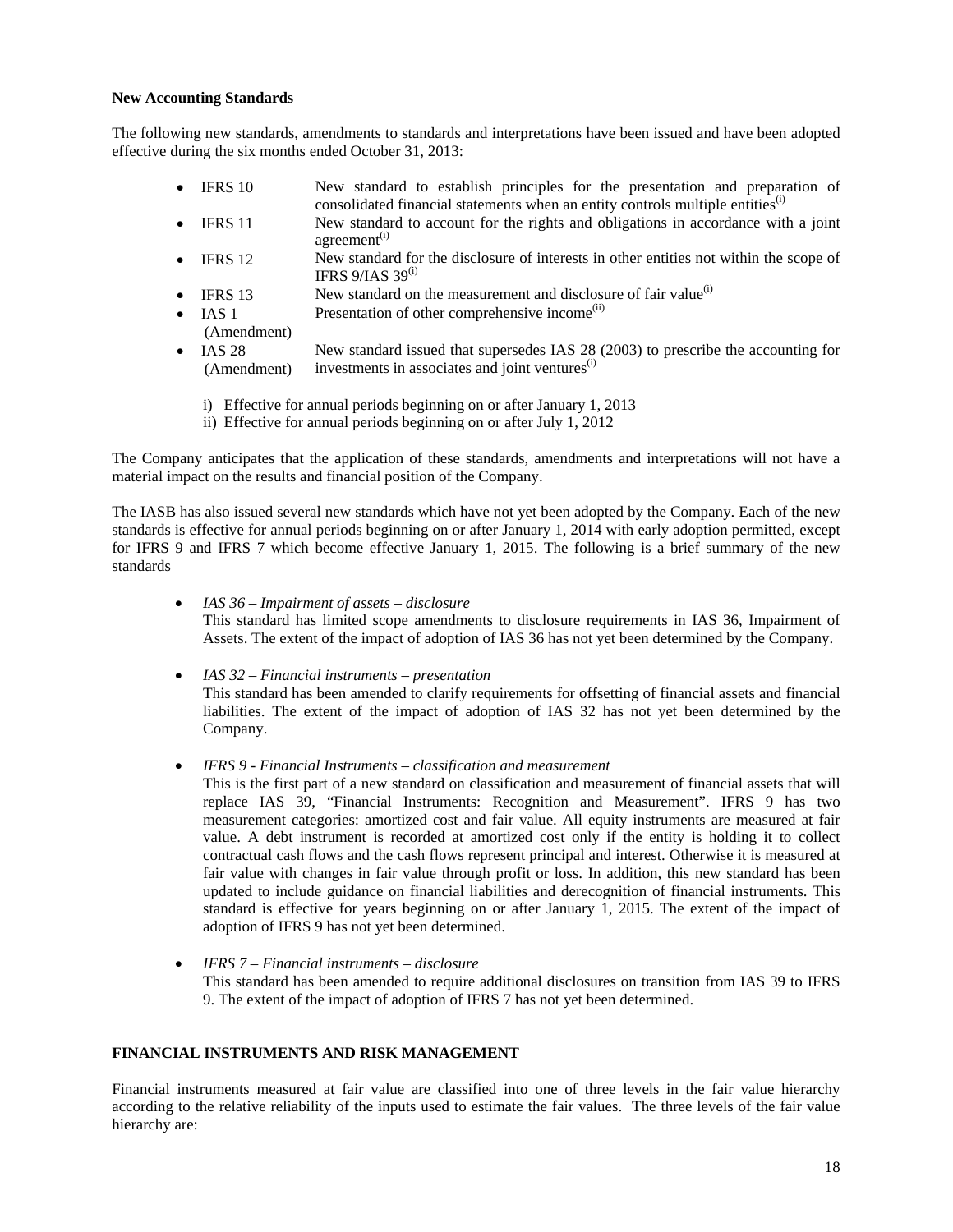- Level 1 Unadjusted quoted prices in active markets for identical assets or liabilities;
- Level 2 Inputs other than quoted prices that are observable for the asset or liability either directly or indirectly; and
- Level 3 Inputs that are not based on observable market data.

The Company's financial instruments consist of cash, marketable securities, receivables, accounts payable and accrued liabilities and due to related parties. Cash is carried at fair value using a level 1 fair value measurement. The carrying value of receivables, accounts payable and accrued liabilities and due to related parties approximate their fair values due to their immediate or short-term maturity. Marketable securities are recorded at fair value based on the quoted market prices in active markets at the balance sheet date, which is consistent with level 1 of the fair value hierarchy.

The Company is exposed to a variety of financial risks by virtue of its activities, including credit risk, interest rate risk, liquidity risks, foreign currency risk, and equity market risk. The Company's objective with respect to risk management is to minimize potential adverse effects on the Company's financial performance. The Board of Directors provides direction and guidance to management with respect to risk management. Management is responsible for establishing controls and procedures to ensure that financial risks are mitigated to acceptable levels.

# *Credit risk*

Credit risk is the risk of financial loss to the Company if a counter-party to a financial instrument fails to meet its contractual obligations. The Company manages credit risk by investing its excess cash in short-term investments with investment grade ratings, issued by a Canadian chartered bank. The Company's receivables consist primarily of sales tax receivables due from the federal government and receivables from companies with which the Company has exploration agreements or options. The maximum exposure to credit risk at the reporting date is the carrying value of the Company's receivables and cash.

#### *Interest rate risk*

Interest rate risk is the risk that the fair value or future cash flows of a financial instrument will fluctuate because of changes in market interest rates. Financial assets and liabilities with variable interest rates expose the Company to interest rate risk with respect to its cash flow. It is management's opinion that the Company is not exposed to significant interest rate risk.

# *Liquidity risk*

Liquidity risk is the risk that the Company will not be able to meet its obligations as they become due. The Company's ability to continue as a going concern is dependent on management's ability to raise the funds required through future equity financings, asset sales or exploration option agreements, or a combination thereof. The Company has no regular cash flow from its operating activities. The Company manages its liquidity risk by forecasting cash flow requirements for its planned exploration and corporate activities and anticipating investing and financing activities. Management and the Board of Directors are actively involved in the review, planning and approval of budgets and significant expenditures and commitments. Failure to realize additional funding could cast significant doubt on the Company's ability to continue as a going concern. As at October 31, 2013, the Company had cash of \$6,080,449 (April 30, 2013 - \$2,893,755) available to settle current liabilities of \$317,843 (April 30, 2013 - \$334,810)

#### *Foreign currency risk*

The Company has exposure to foreign currency risk through its exploration activities outside of Canada, however, the majority of its assets and liabilities are denominated in Canadian dollars. The Company's exploration activities and any related land tenure expense outside Canada could make it subject to foreign currency fluctuations, which may affect the Company's financial position, and cash flows. During the year ended April 30, 2012, the Company wound up its operations in the United States and South America and is presently not subject to significant foreign currency risk.